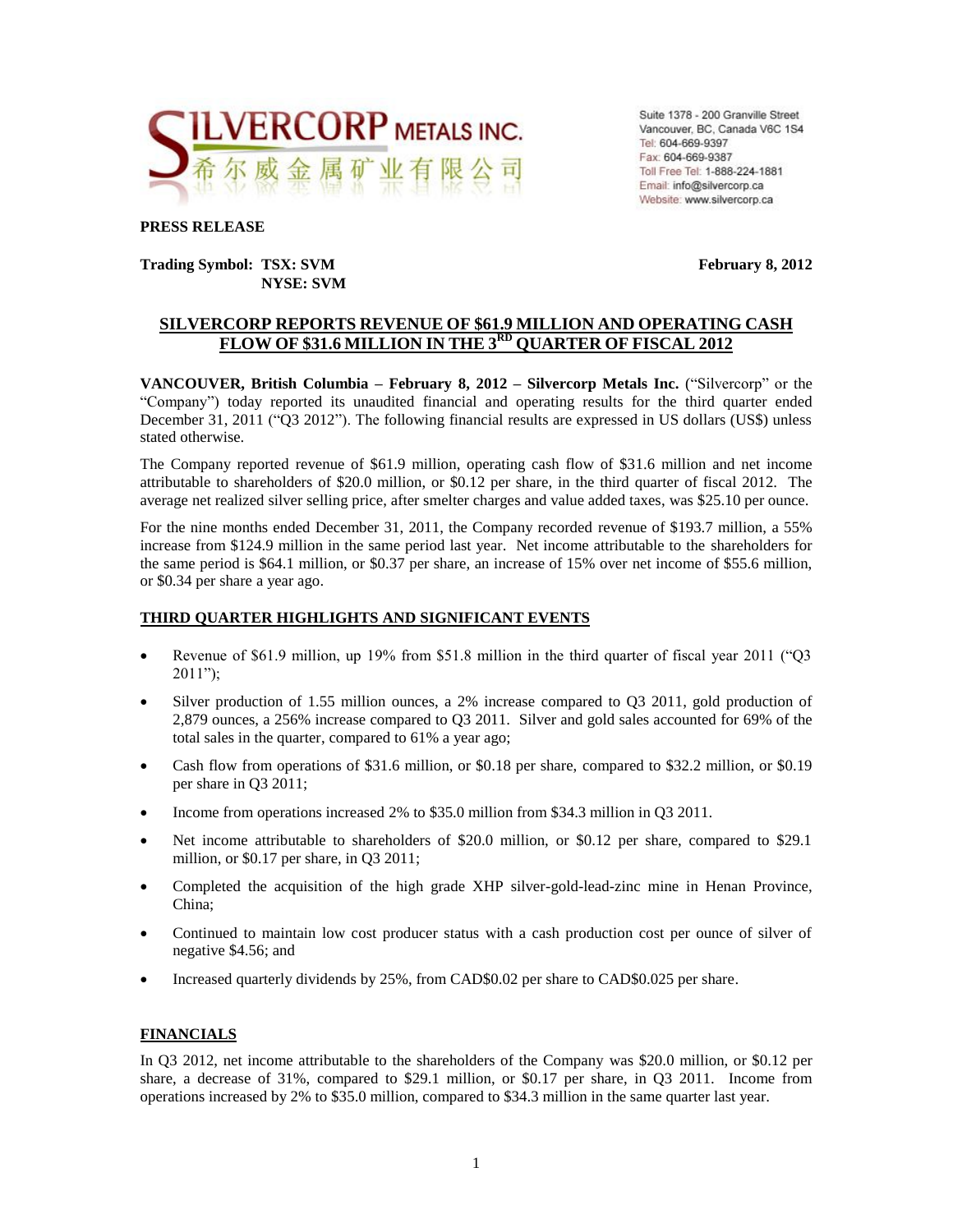Net income for the quarter decreased compared to Q3 2011 due to the following reasons: (1) lower production at the Ying mine of 75,710 tonnes of ore compared to 85,711 tonnes in Q3 2011 in part due to the Company's management and employees being distracted by the "Short and Distort" attack; (2) income tax rate increased from 12.5% to 25% at our main operating subsidiary Henan Found Mining Co. Ltd.; (3) \$1 million of additional costs were incurred fighting the "Short and Distort" scheme. The Company expects that it will continue to incur legal and other costs associated with its litigation efforts; (4) \$2.8 million of dilution gain from the Company's investment in New Pacific Metals Corp. was recognized in Q3 2011, which did not occur in Q3 2012; and (5) a \$4.0 million unrealized gain on investments was recorded in Q3 2011, compared to a \$1.5 million unrealized gain in Q3 2012.

For the nine months ended December 31, 2011, the Company recorded net income attributable to the shareholders of the Company of \$64.1 million, or \$0.37 per share, an increase of 15% over net income of \$55.6 million, or \$0.34 per share from the same period last year. Net income for the nine months period improved mainly as a result of higher realized selling prices due to increases in commodity prices as well as the higher quantity of precious metal sold.

In Q3 2012, the Company achieved sales of \$61.9 million, a 19% increase from \$51.8 million in the same quarter last year. The increase in sales was mainly as a result of higher realized selling prices due to increases in commodity prices as well as the higher quantity of precious metal sold.

Realized selling prices for lead and zinc are determined by Shanghai Metal Exchange ("SME") and by Shanghai Gold Exchange ("SGE") for silver and gold, (less: smelter charges (including all the deductions by smelters, such as smelter fees, recovery, etc.) and 17% value added taxes (exempted for gold)), as shown in Table 1 below:

| Table 1:                     | <b>Silver (in US\$/ounce)</b> |                     | Gold (in US\$/ounce) |                     | Lead (in US\$/pound) |                     | <b>Zinc</b> (in US\$/pound) |         |
|------------------------------|-------------------------------|---------------------|----------------------|---------------------|----------------------|---------------------|-----------------------------|---------|
|                              | O3 2012                       | O <sub>3</sub> 2011 | <b>O3 2012</b>       | O <sub>3</sub> 2011 | O3 2012              | O <sub>3</sub> 2011 | <b>O3 2012</b>              | O3 2011 |
| SME or SGE quarterly average | \$33.01                       | \$27.21             | \$1,690              | \$1,374             | \$1.08               | \$1.18              | \$1.07                      | \$1.24  |
| Less: Value added taxes      | (4.27)                        | (3.46)              |                      | $\blacksquare$      | (0.14)               | (0.15)              | (0.11)                      | (0.12)  |
| SME or SGE price, net of VAT | \$28.74                       | \$23.75             | \$1,690              | \$1,374             | \$0.94               | \$1.03              | \$0.96                      | \$1.12  |
| Less: Smelter charges        | (3.64)                        | (3.39)              | (414)                | (427)               | (0.13)               | (0.14)              | (0.32)                      | (0.42)  |
| Realized selling prices      | \$25.10                       | \$20.36             | \$1,276              | \$947               | \$0.81               | \$0.89              | \$0.64                      | \$0.70  |
| LME quarterly average        | \$31.80                       | \$26.43             | \$1,684              | \$1,370             | \$0.90               | \$1.08              | \$0.86                      | \$1.05  |

In Q3 2012, gross profit margin decreased to 70.4% from 77.3% in Q3 2011. Gross profit did not increase in line with metal prices increases, mainly due to the change in production mix compared to the same quarter last year. The Company increased production at its HPG, LM, TLP and XBG mines which have lower head grades relative to the Ying mine. In Q3 2012, 27% of the Company's silver production was from the mines other than the Ying mine, compared with 19% in Q3 2011. The increase in non-cash production costs also negatively impacted the gross profit margin.

In Q3 2012, cost of sales was \$18.3 million, a 55% increase compared to a year ago. The increase was mainly due to higher depreciation, amortization and depletion, increased labour costs, and the impact of the US dollar depreciation versus the Chinese RMB.

For the nine months ended December 31, 2011, the Company achieved sales of \$193.7 million, a 55% increase from \$124.9 million in the same period last year. Gross profit margin for the period improved to 75.8% from 74.6%. Cost of sales for the period was \$46.8 million, a 48% increase compared to the same period a year ago.

In Q3 2012, general and administrative expenses increased by \$3.4 million to \$7.6 million, compared to the same quarter last year of \$4.2 million. For the nine months ended December 31, 2011, general administrative expenses increased by \$9.5 million to \$22.2 million, compared to \$12.7 million in the same period last year. Significant increases were due to: (i) additional professional fees incurred for fighting the "Short and Distort" scheme; (ii) VAT surtax payments, which have been levied since December 1, 2010; (iii) increases in general office operation costs; and (iv) increases in salaries and benefits due to increased manpower as the Company is now managing four active projects in China this year, compared to two projects a year ago.

In Q3 2012, income tax expenses increased to \$11.6 million from \$5.1 million in the same quarter last year. For the nine months ended December 31, 2011, income tax expenses increased to \$38 million from \$13.7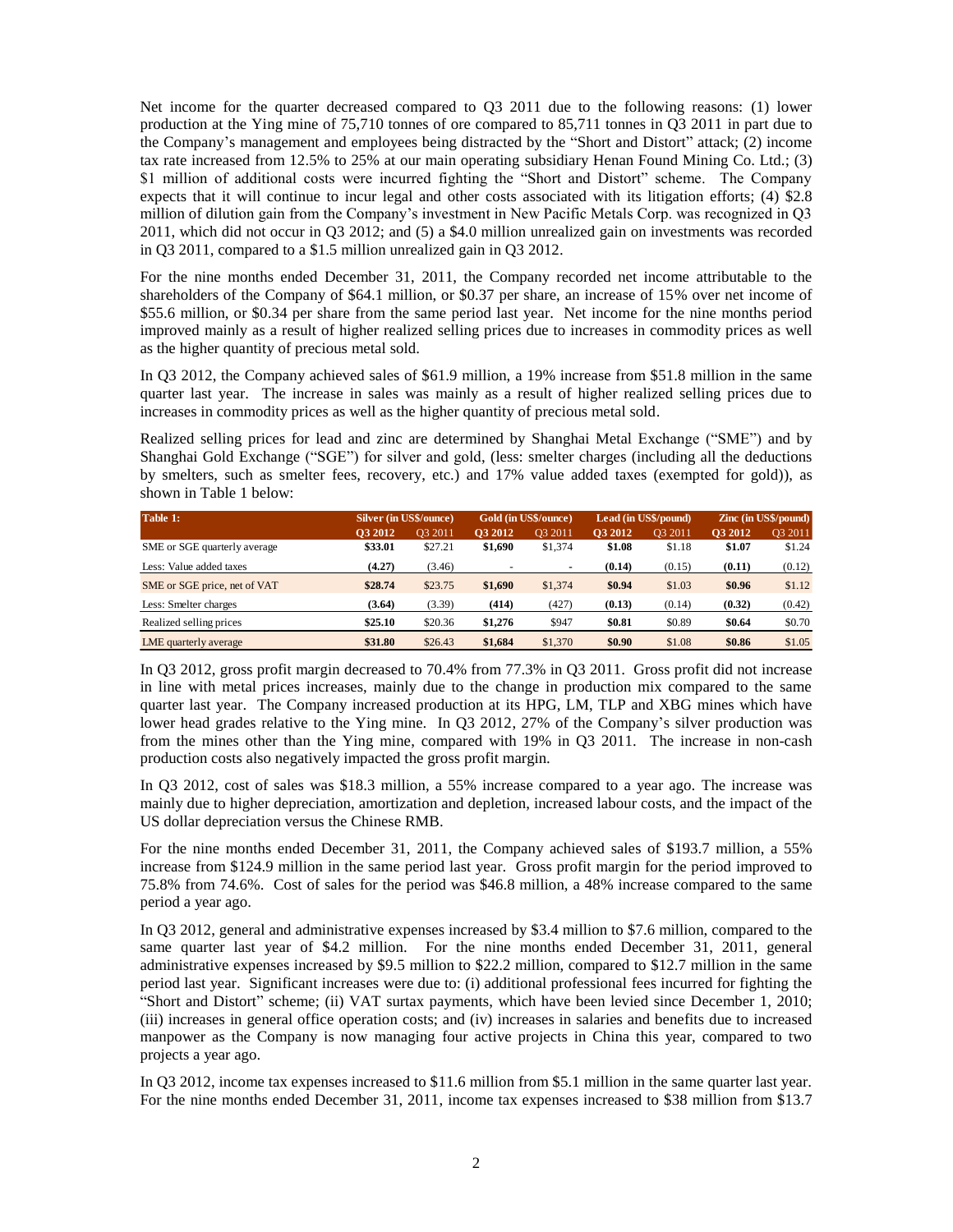million in the same period last year. The increases of income tax expense were mainly due to higher taxable income and a higher tax rate compared to last year. The Chinese tax holiday, which allowed the Company's most profitable Chinese subsidiary, Henan Found Mining Co. Ltd. (Ying and TLP mines) to have a preferential 12.5% income tax rate, expired on December 31, 2010, increasing the income tax rate to 25%. The Company's other Chinese subsidiary, Henan Huawei Mining Co. Ltd. (HPG and LM mines), was subject to the preferential tax rate of 12.5% until December 31, 2011, after which it is 25%. In addition, \$1.5 million of dividend withholding taxes in China was recorded this quarter as Silvercorp's 77.5% subsidiary, Henan Found Mining Co. Ltd., declared its annual dividend during the quarter.

In Q3 2012, the Company reported cash flow from operations of \$31.6 million, or \$0.18 per share, compared to \$32.2 million in the same quarter last year. In Q3 2012, the Company paid \$3.4 million in dividends and \$27.0 million in capital expenditures. The Company also spent \$12.3 million to acquire Zhongxing Mining Co. Ltd. ("Zhongxing"), Chuanxin Mining Co. Ltd. ("Chuanxin") and Songxian Gold Mining Co., Ltd. ("SX Gold"). In addition, \$16.1 million was paid to settle debts assumed from these acquisitions.

For the nine months ended December 31, 2011, cash flow from operations was \$100.7 million, an increase from \$70.0 million in the same period last year.

The Company ended the quarter with \$168.8 million in cash and short term investments.

#### **OPERATIONS**

In Q3 2012, the Company achieved silver production of 1.55 million ounces, a 2% increase compared to 1.52 million ounces in Q3 2011. Gold production increased 256% to 2,879 ounces compared to Q3 2011 primarily as a result of added gold production from the BYP mine. The silver-equivalent production (includes only silver and gold converted to silver at a 50:1 ratio) was about 1.7 million ounces. Silver and gold sales accounted for 69% of the total sales in the quarter, compared to 61% a year ago. In addition, 24.5 million pounds of lead and zinc were produced, 4% more than the 23.6 million pounds in the same quarter last year. In the nine months ended December 31, 2011, the Company produced 4.5 million ounces of silver, 6,785 ounces of gold, 69.0 million pounds of lead and zinc, compared to 4.3 million ounces of silver, 2,126 ounces of gold and 67.7 million pounds of lead and zinc in the same period last year.

In Q3 2012, a total of 215,274 tonnes of ore were mined, a 29% increase compared to 167,213 tonnes in Q3 2011. In the nine months ended December 31, 2011, the Company mined 601,688 tonnes of ore, a 29% increase compared to 466,639 tonnes during the same period last year. The increased mine production was achieved through increased production from the TLP, HPG, and LM mines along with new production from the BYP mine.

In Q3 2012, ore production at the Ying mine was 75,710 tonnes, up from 72,162 tonnes in Q2, but 12% less than the 85,741 tonnes in the same quarter last year. The decrease was due to: (1) the distraction caused by "Short and Distort" attack: and, (2) labour shortages which impacted our mining contractors at the Ying mine throughout October and November. The Company has been actively working with its mining contractors to introduce new measures to maintain a stable mining labour force and it is also in the process of establishing its own mining crews to carry out mining operations at the Ying mine. As a result the labour shortages were mostly resolved by December. The average daily mining capacity at the Ying mine is expected to continue to improve over the next few quarters.

In Q3 2012, a total of 219,469 tonnes of ore were milled, a 36% increase compared to 161,528 tonnes in Q3 2011. From the BYP mine 32,408 tonnes of gold ore were milled as production continued to ramp up in this quarter. In addition, 11,667 tonnes of existing ore was milled at the newly-acquired XBG mine. In the nine months ended December 31, 2011, a total of 602,337 tonnes of ore were milled, a 31% increase compared to 461,270 tonnes in the same period of the prior year. The BYP mine contributed a total of 60,185 tonnes of ore milled and the recently acquired XBG mine milled 11,667 tonnes of ore.

The milling capacity increased in the quarter as the Company expanded the capacity at the second mill at the Ying Mining District to 2,200 t/d by adding a new 1,100 t/d line. The total milling capacity is 3,200 t/d, at the Ying Mining District, or about 1 million tonnes per year. In addition, we have 500 t/d milling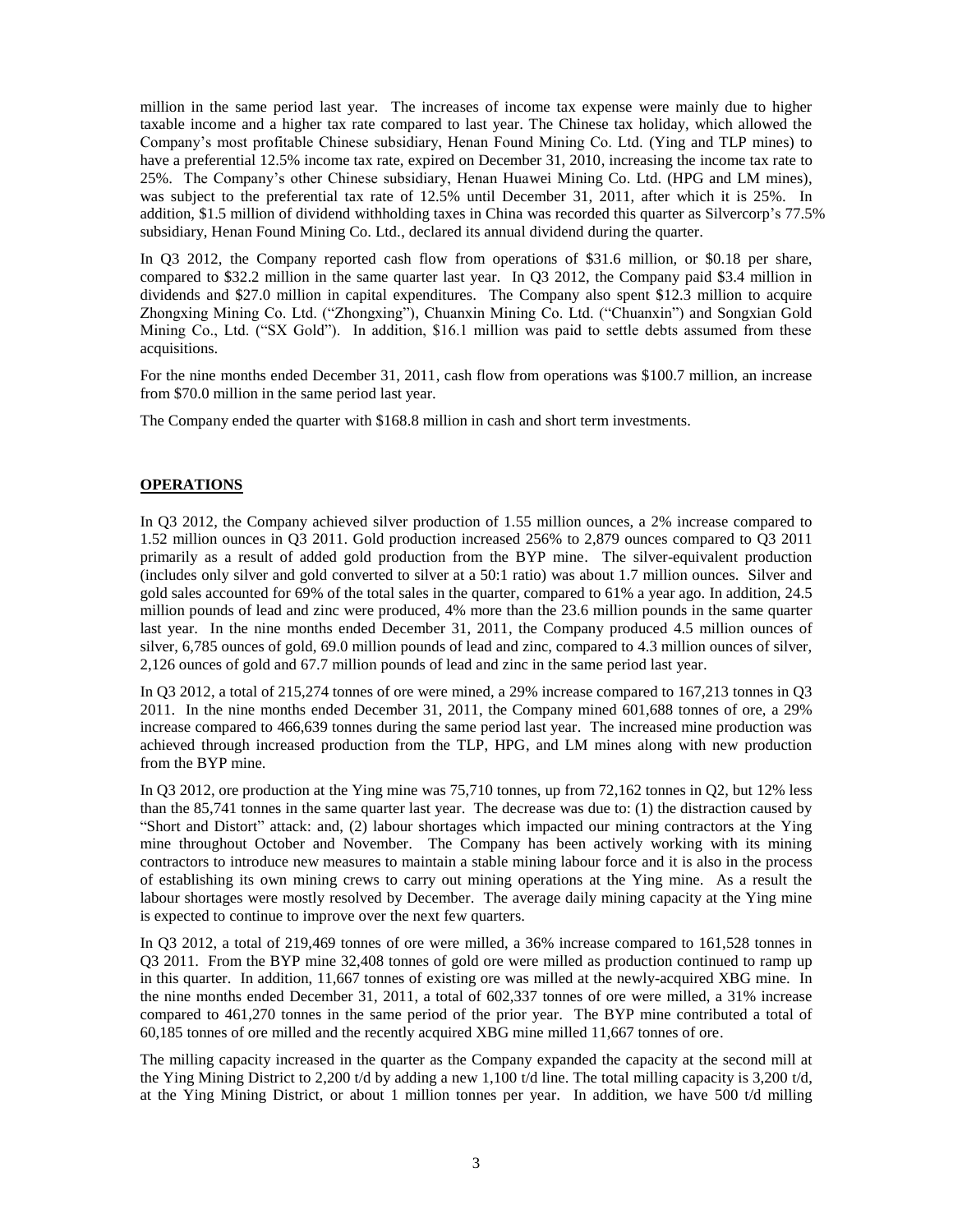capacity at the BYP mine, which is now operational. In addition to that, the newly acquired 350 t/d mill at XBG and 500 t/d mill at XHP will further strengthen the Company's milling capacity for future operations.

In Q3 2012, total cash mining costs increased 1% to \$48.92 per tonne from \$48.30 per tonne in the same quarter last year. For the nine months ended December 31, 2011, total cash mining costs increased to \$45.84 per tonne from \$43.20 per tonne in the same period last year. The increase in cash mining cost per tonne was mainly due to (i) the impact of US dollar depreciation versus the Chinese RMB and (ii) the impact of higher labour costs both for contractors and the Company's own employees, offset by lower per tonne mining costs at the BYP mine, acquired in January 2011.

In Q3 2012, total cash milling costs increased 25% to \$15.12 per tonne from \$12.11 per tonne in the same quarter last year. In the nine months ended December 31, 2011, total cash milling costs increased to \$13.70 per tonne from \$11.62 per tonne in the same period last year. The increase is mainly due to the impact of the US dollar depreciation versus the Chinese RMB and increased labour costs. In addition, the milling costs at the XBG mine, which only operated in mid-November and December, were higher.

Including by-product credits, in Q3 2012, total production cost per ounce of silver was negative \$2.58 and the cash cost per ounce of silver was negative \$4.56, compared to the total production costs and cash production costs per ounce of silver of negative \$5.93 and negative \$7.13, respectively, in the same quarter last year. The increase noted is due to relatively lower by-product grades and higher production costs. In the nine months ended December 31, 2011, total production cost per ounce of silver was negative \$3.49 and the cash cost per ounce of silver was negative \$5.25, compared to the total production costs and cash production costs per ounce of silver of negative \$5.46 and negative \$6.60, respectively, in the same period last year.

| <b>Table 2: Consolidated Operational Results</b> |           |           |           |           |           |
|--------------------------------------------------|-----------|-----------|-----------|-----------|-----------|
|                                                  | Q3 2012   | Q2 2012   | Q1 2012   | Q4 2011   | Q3 2011   |
|                                                  | 31-Dec-11 | 30-Sep-11 | 30-Jun-11 | 31-Mar-11 | 31-Dec-10 |
| Ore Mined (tonne)                                |           |           |           |           |           |
| Direct Smelting Ore (tonne)                      | 4,151     | 2,579     | 3,108     | 2,740     | 3,711     |
| Stockpiled Ore (tonne)                           | 211,123   | 204,717   | 176,011   | 122,951   | 163,502   |
|                                                  | 215,274   | 207,296   | 179,119   | 125,691   | 167,213   |
| Run of Mine Ore (tonne)                          |           |           |           |           |           |
| Direct Smelting Ore (tonne)                      | 4,151     | 2,579     | 3,108     | 2,740     | 3,711     |
| Ore Milled (tonne)                               | 215,318   | 207,146   | 179,782   | 132,924   | 157,817   |
|                                                  | 219,469   | 209,725   | 182,890   | 135,464   | 161,528   |
| <b>Metal Sales</b>                               |           |           |           |           |           |
| Silver (in thousands of ounce)                   | 1,548     | 1,396     | 1,592     | 1,047     | 1,523     |
| Gold (in thousands of ounce)                     | 2.9       | 2.5       | 1.4       | 1.1       | 0.8       |
| Lead (in thousands of pound)                     | 20,995    | 16,520    | 20,621    | 14,385    | 18,795    |
| Zinc (in thousands of pound)                     | 3,525     | 3,236     | 4,102     | 3,253     | 4,791     |
| Head Grade of Run of Mine Ore                    |           |           |           |           |           |
| Silver (gram/tonne)                              | 296       | 271       | 303       | 290       | 330       |
| Gold (gram/tonne) – $BYP$ mine                   | 2.3       | 3.3       |           |           |           |
| Lead $(%$                                        | 5.5       | 4.6       | 5.5       | 5.6       | 5.7       |
| Zinc $(%$                                        | 1.4       | 1.2       | 1.5       | 1.8       | 1.8       |
| Recovery Rate of Run of Mine Ore                 |           |           |           |           |           |
| Silver $(\% )$                                   | 93.3      | 92.1      | 91.3      | 91.8      | 92        |
| Gold $(%)-BYP$ mine                              | 91.2      | 89.1      |           |           |           |
| Lead $(%$                                        | 96.4      | 94.7      | 94.7      | 95.6      | 95.3      |
| Zinc $(%)$                                       | 67.7      | 75.1      | 72.8      | 67.8      | 70.1      |
| Cash Mining Cost $(\$ per tonne)$                | 48.92     | 42.3      | 48.66     | 45.54     | 48.3      |
| Total Mining Costs(\$ per tonne)                 | 64.5      | 55.66     | 60.07     | 56.55     | 58.28     |
| Cash Milling Cost (\$ per tonne)                 | 15.12     | 12.7      | 12.42     | 15.31     | 12.11     |
| Total Milling Cost (\$ per tonne)                | 16.64     | 14.09     | 13.94     | 17.26     | 13.69     |
| Total Production Cost per Ounce of Silver (\$)   | (2.58)    | (2.74)    | (4.63)    | (6.06)    | (5.93)    |
| Total Cash Cost per Ounce of Silver (\$)         | (4.56)    | (4.55)    | (6.12)    | (7.61)    | (7.13)    |
| BYP Production Cost per Ounce of Gold (\$)       | 943.21    | 598.94    | 277.02    | n/a       | n/a       |
| BYP Cash Cost per Ounce of $Gold(\S)$            | 547.26    | 275.7     | 271.16    | n/a       | n/a       |

Silvercorp's consolidated operational results for the past five quarters are summarized in Table 2 below: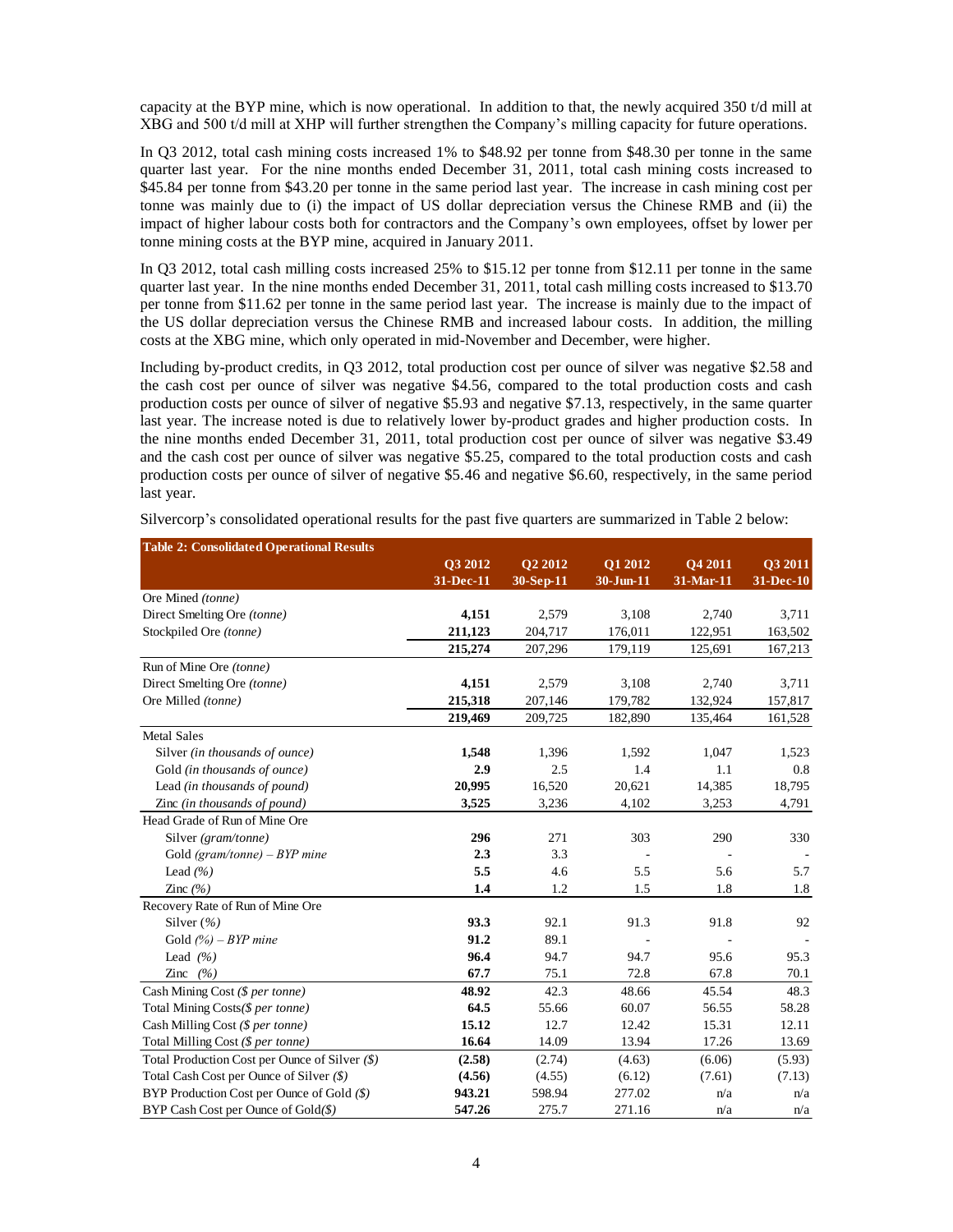The Ying mine continued to be the primary focus and most profitable project of the Company. The operational results for the past five quarters at the Ying mine are summarized in Table 3 below:

| <b>Table 3: Ying Mine Operational Results</b>  |           |             |           |                                 |               |
|------------------------------------------------|-----------|-------------|-----------|---------------------------------|---------------|
|                                                | Q3 2012   | Q2 2012     | Q1 2011   | $Q\overline{4} 20\overline{11}$ | Q3 2011       |
|                                                | 31-Dec-11 | $30-Sep-11$ | 30-Jun-11 | 31-Mar-11                       | $31 - Dec-10$ |
| Ore Mined (tonne)                              |           |             |           |                                 |               |
| Direct Smelting Ore (tonne)                    | 4,114     | 2,463       | 3,062     | 2,715                           | 3,640         |
| Stockpiled Ore (tonne)                         | 71,596    | 69,699      | 78,276    | 59,650                          | 82,101        |
|                                                | 75,710    | 72,162      | 81,338    | 62,365                          | 85,741        |
| Run of Mine Ore (tonne)                        |           |             |           |                                 |               |
| Direct Smelting Ore (tonne)                    | 4,114     | 2,463       | 3,062     | 2,715                           | 3,640         |
| Ore Milled (tonne)                             | 72,288    | 68,793      | 79,974    | 61,173                          | 81,700        |
|                                                | 76,402    | 71,256      | 83,036    | 63,888                          | 85,340        |
| <b>Metal Sales</b>                             |           |             |           |                                 |               |
| Silver (in thousands of ounce)                 | 1,136     | 939         | 1146      | 765                             | 1,241         |
| Lead (in thousands of pound)                   | 15,171    | 10,857      | 15,419    | 10,359                          | 14,862        |
| Zinc (in thousands of pound)                   | 2,753     | 2,311       | 3,594     | 2,536                           | 3,954         |
| Head Grade of Run of Mine Ore                  |           |             |           |                                 |               |
| Silver (gram/tonne)                            | 464       | 437         | 444       | 441                             | 499           |
| Lead $(%$                                      | 8.9       | 7.6         | 8.6       | 8.4                             | 8.3           |
| Zinc $(%$                                      | 2.4       | 2.2         | 2.5       | 2.9                             | 2.9           |
| Recovery Rate of Run of Mine Ore               |           |             |           |                                 |               |
| Silver $(\% )$                                 | 94.6      | 92.8        | 92.1      | 93.0                            | 92.9          |
| Lead $(%$                                      | 98.0      | 96.2        | 96.1      | 97.0                            | 96.6          |
| Zinc $(%$                                      | 67.6      | 74.9        | 74.9      | 67.7                            | 70.1          |
| Cash Mining Cost $(\$ per tonne)$              | 53.01     | 47.76       | 48.27     | 48.35                           | 49.85         |
| Total Mining Costs(\$ per tonne)               | 74.57     | 65.44       | 63.27     | 63.56                           | 64.12         |
| Cash Milling Cost (\$ per tonne)               | 13.92     | 14.31       | 11.74     | 15.43                           | 12.22         |
| Total Milling Cost (\$ per tonne)              | 15.48     | 16          | 13.31     | 17.39                           | 13.89         |
| Total Production Cost per Ounce of Silver (\$) | (5.66)    | (5.65)      | (7.81)    | (8.88)                          | (7.67)        |
| Total Cash Cost per Ounce of Silver (\$)       | (7.46)    | (7.14)      | (9.05)    | (10.25)                         | (8.76)        |

### **ACQUISITION, EXPLORATION AND PROJECT DEVELOPMENT**

#### *Ying Mining District, Henan Province, China*

In Q3 2012, the Company concluded its 2011 Ying Mining District drilling program, completing 431 drill holes, totalling 157,825 metres (m) of surface and underground drilling. The goal of this extensive drilling program is to upgrade current Inferred resource to Measured and Indicated category, and to expand Inferred resources. During the quarter, the Company retained AMC Mining Consultants (Canada) Ltd. to prepare updated NI 43-101 Technical Reports for the four mines at the Ying Mining District. The new Technical Reports will take into account the additional exploration and development work completed in 2011.

In Q3 2012, the Company continued the development of a 5,200 m access ramp, with dimensions of 4 m by 4.5 m, at the Ying mine starting from the 580 m elevation and going down to the zero metre elevation. The access ramp will provide access to the S7-1 vein in which mineralization was encountered by the recent drilling, and provide access to future mining operations below zero metre elevation. The access ramp is expected to be completed in two and half years.

In Q3 2012, the Company also continued the development of a 4,800 m access ramp with dimensions of 4 m by 4.5 m at the southwest corner of the TLP Mining Permit, adjacent to the LM Mining Permit, from about 980 m elevation to 500 m elevation. The access ramp will provide access to a swarm of recently discovered mineralized veins. Currently, the Company is producing approximately 60,000 tonnes per year from the LM mine. Once the access ramp is completed in two and half years, the mining capacity at the LM mine is expected to increase to approximately 200,000 tonnes per year.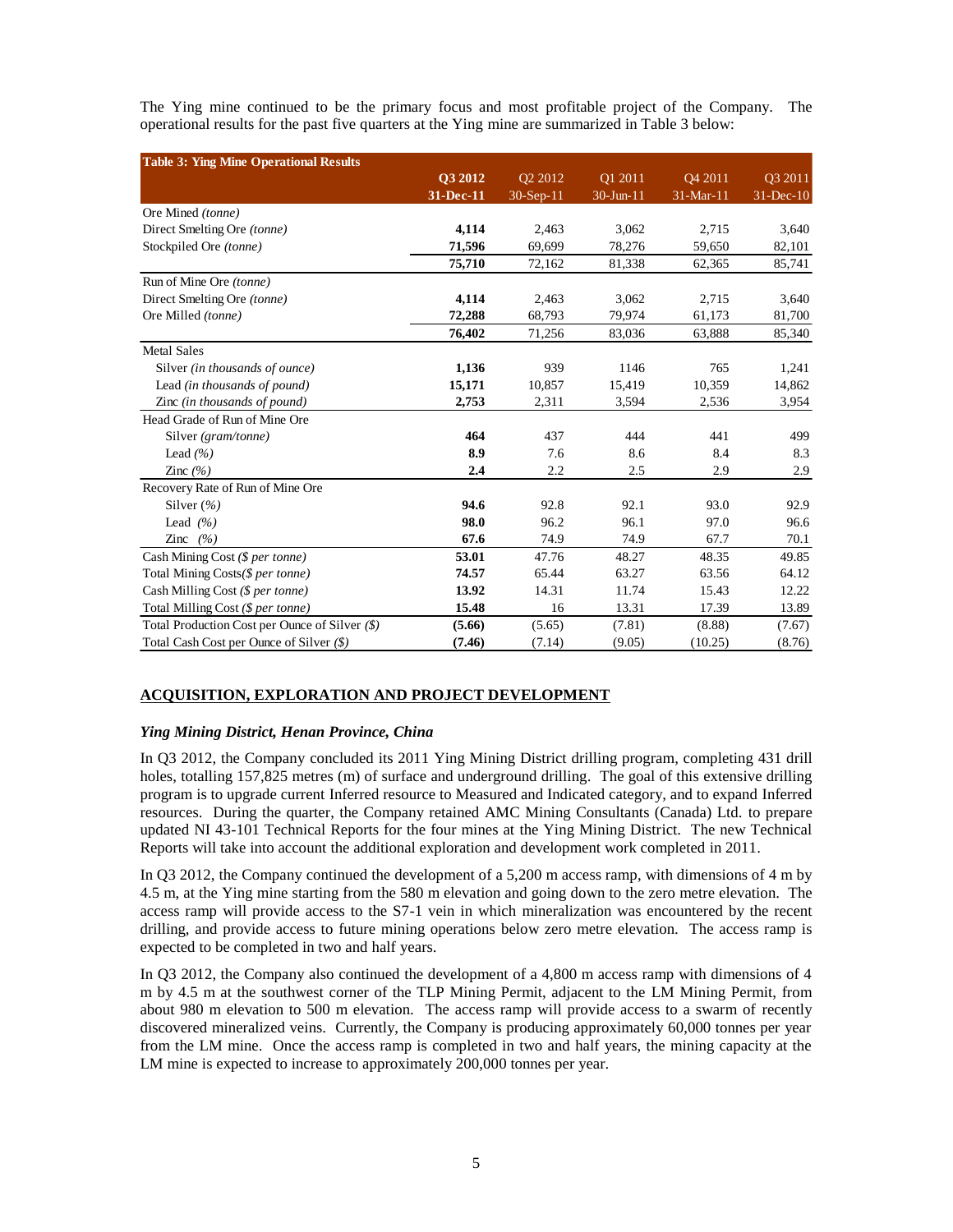In Q3 2012, the Ying Mining District incurred \$10.5 million (Q3 2011 – \$6.2 million) in exploration and development expenditures. In the nine months ended December 31, 2011, the Ying Mining District incurred \$22.8 million (nine months ended December 31, 2010 – \$16.8 million) in exploration and development expenditures.

### *GC Project, Guangdong Province, China*

The Company has been rapidly advancing the GC Project development. Up to December 31, 2011, GC incurred approximately \$12.5 million in capital expenditures, of which \$4.8 million was incurred during this quarter. Mine construction contractors moved into the GC mine site in August 2011 and are on track with the mine construction. As of December 31, 2011, 564 m of a 2,224 m main access ramp and 22 m of the planned 618 m main shaft were completed.

The construction of a 1,600 t/d floatation mill that is capable of producing silver, lead, zinc and pyrite floatation concentrates and an optional tin gravity concentrate is well underway. Milling equipment was sourced and the final purchase contract was signed. In accordance with plans, the mill should be completed by July 2012 with an estimated cost of approximately RMB 100 million, or US\$17 million (including 25% contingency). The Company is using the same mill contractor for GC as was used for the two mills at the Ying Mining District.

The 2011 surface drilling program at GC was completed in the quarter. The drilling program has discovered four new high grade silver, lead, zinc veins and a number of vein structures and isolated mineralized pockets, increasing the total number of mineralized veins at the GC property to 33. The program also successfully extended the existing veins further to down dip and striking directions.

Subsequent to the quarter end, a NI 43-101 report prepared by AMC Consultants of Vancouver was filed, establishing mineral reserves at GC for the first time. (See press release of January 31, 2012). The NI 43- 101 report did not include the results from the 2011 surface drilling program.

### *BYP Mine, Hunan Province, China*

In Q3 2012, the BYP mine incurred approximately \$0.9 million in exploration and development expenditures. In the nine months ended December 31, 2011, exploration and development expenditures were \$2.7 million.

The construction of an 800 t/d backfill facility to fill up gold mineralization stopes is underway, which will cost around \$1.5 million and is expected to be completed in July 2012. The Company also started to sink a 180 m deep, 3.5 m diameter, shaft from 380 m to 200 m elevations. The shaft will mainly be utilized to mine the #3 gold mineralization body. The shaft is expected to be completed in October 2012 at a cost of approximately \$1 million.

### *XBG Project, Henan Province, China*

In August 2011, the Company completed the acquisition of a 90% equity interest in Zhongxing Mining Co. Ltd. ("Zhongxing") and Chuanxin Mining Co. Ltd. ("Chuanxin") through its 77.5% owned subsidiary, Henan Found Mining Co. Ltd. ("Henan Found"). The main assets acquired are the XBG silver-gold-leadzinc mine with a mining permit covering 26.36 square kilometres and the adjacent NTM gold exploration permit covering 2.54 square kilometres along with a 350 t/d floatation mill and the environment permit to construct a 1,000 t/d floatation mill.

Exploration, mine development and small scale tunnelling mining have been on-going since the mining permit was issued in November 2010. The Company intends to commence a comprehensive exploration program that includes surface and underground mapping and sampling, and surface and underground diamond drilling to explore the existing veins and discover additional veins.

### *XHP Project, Henan Province, China*

In December 2011, the Company completed the acquisition of a 100% equity interest in SX Gold Mining Company ("SX Gold") through its 77.5% owned subsidiary, Henan Found. The main assets acquired are the XHP silver-gold-lead-zinc mine which includes a 14 square kilometres mining permit and a 500 t/d floatation/CIL mill.

The Company intends to resume mining activities at the XHP mine to stockpile ore pending installation of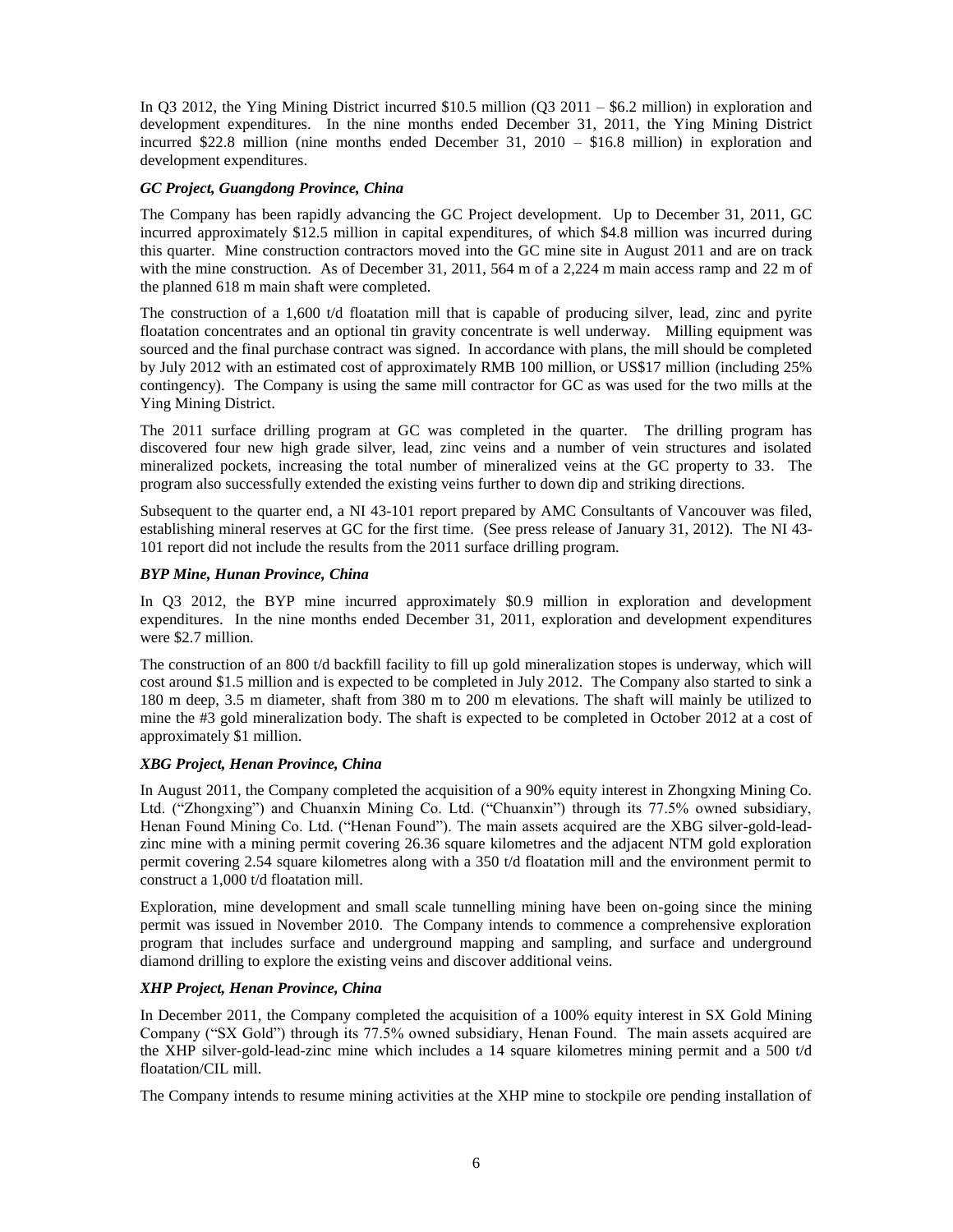a second flotation circuit to enable the mill to generate a gold-silver-lead concentrate and a zinc concentrate. The mill upgrade is expected to be completed and in operation next quarter.

The Company will also carry out an exploration program immediately, including tunneling and surface and underground diamond drilling, with a goal of defining a NI 43-101 compliant mineral resource.

### *Silvertip Project, British Columbia, Canada*

The Silvertip Project was acquired in February 2010. During the quarter, the Company continued its effort in completing a Small Mine Permit application which it expects to be in a position to submit within the next three months. At the same time, the Company conducted the 2011 exploration program to test the DM zone, a new zone of silver-lead-zinc mineralization approximately eight kilometres to the south of Silvertip Mountain. The 2011 exploration program is now substantially completed, with assay results pending. The Company has also retained Golder Associates Limited, who in January 2011 prepared an Economic Assessment on Silvertip, to update the Silvertip NI 43-101 technical report.

### **OUTLOOK FOR THE FOURTH QUARTER OF FISCAL YEAR 2012**

During the first nine months of fiscal year 2012, the Company produced 4.52 million ounces of silver, 2,800 ounces of gold, 58.1 million pounds of lead and 10.9 million pounds of zinc from the Ying Mining District. Silvercorp expects to meet or exceed its forecast to produce 5.6 million ounces of silver for its fiscal year ending March 31, 2012.

At the BYP mine, during the nine months ended December 31, 2012, 74,763 tonnes of ore were mined and 60,185 tonnes was milled, yielding 4,043 ounces of gold. For fiscal 2012, BYP mine is now expected to mine 95,000 tonnes and mill 85,000 tonnes of ore, yielding 6,000 ounces of gold, at an average grade of 2.5g/t. This is 11,000 ounces below the production guidance which was to mine and mill 95,000 tonnes of ore at a grade of 6 g/t gold, yielding approximately 17,000 ounces of gold. Lower production was because the gold head grade is significantly lower than projected.

Myles Gao, P.Geo., President and Chief Operating Officer of Silvercorp, is Qualified Person for Silvercorp under NI 43-101 and has reviewed and given consent to the technical information contained in this press release.

### **UPDATED CONFERENCE CALL AND WEBCAST INFORMATION**

A conference call and live audio webcast to discuss these results is scheduled as follows: Date: **Thursday, February 9, 2012** Time: **8:00 am PT (11:00 am ET)** Dial-In Number: **1-612-332-0342** Live audio webcast: **www.silvercorp.ca (click on the link on the home page)** Playback webcast can be accessed at: **[www.silvercorp.ca](http://www.silvercorp.ca/)**

### **About Silvercorp Metals Inc.**

Silvercorp Metals Inc. is engaged in the acquisition, exploration, development and mining of high-grade silver-related mineral properties in China and Canada. Silvercorp is the largest primary silver producer in China through the operation of the four silver-lead-zinc mines at the Ying Mining District in the Henan Province of China. Silvercorp recently acquired the XBG and XHP silver-gold-lead-zinc mines nearby the Ying Mining District in Henan Province, further consolidating the region. Silvercorp has commenced production at its second production foothold in China, the BYP gold-lead-zinc project in Hunan Province, and is currently constructing the mill and related facilities in preparation for mining at the GC silver-leadzinc project in Guangdong Province. In Canada, Silvercorp is preparing an application for a Small Mine Permit for the Silvertip high grade silver-lead-zinc project in northern British Columbia. The Company's shares are traded on the New York Stock Exchange (symbol: SVM) and Toronto Stock Exchange (symbol: SVM) and are included as a component of the S&P/TSX Composite and the S&P/TSX Global Mining Indexes.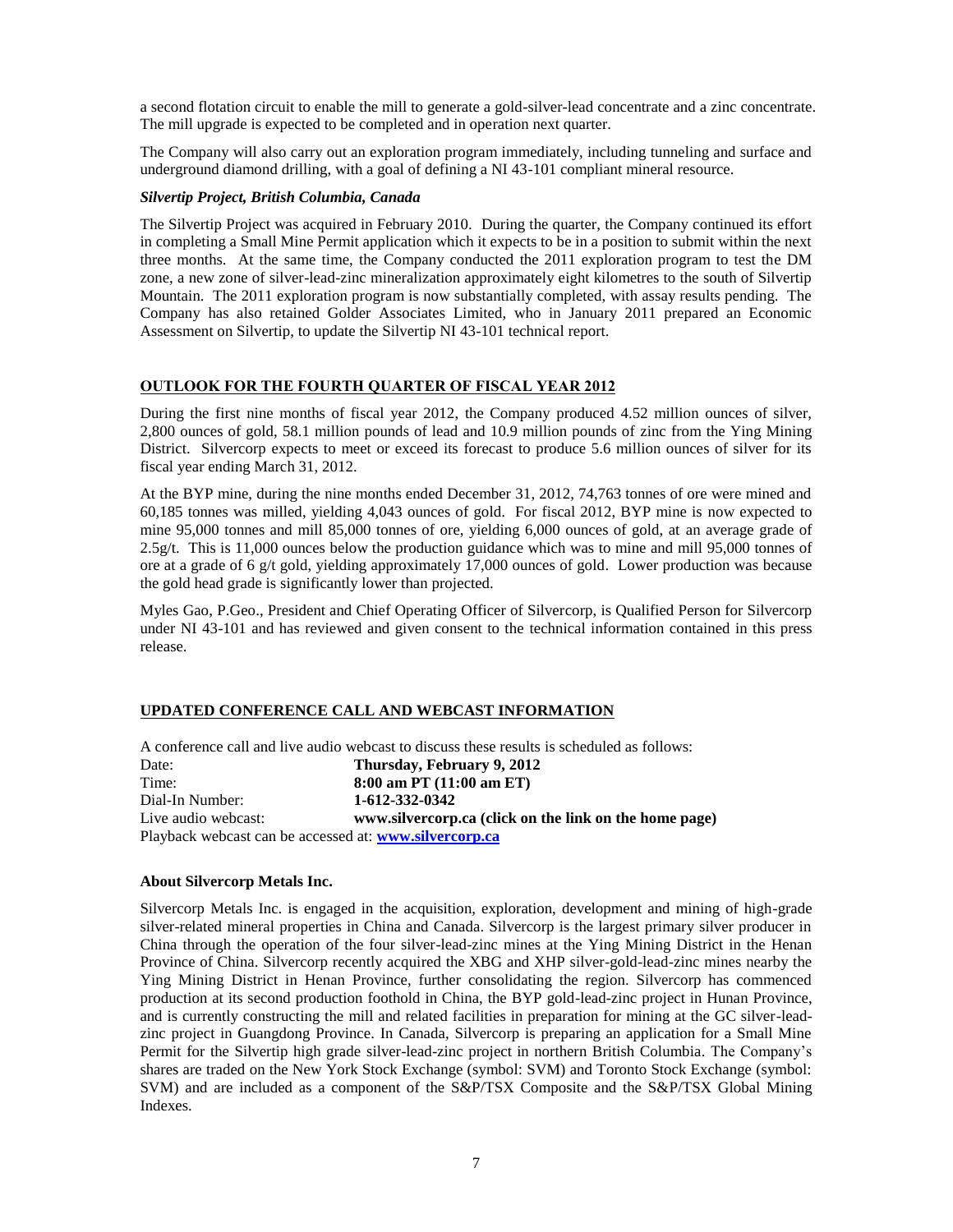**For further information:** SILVERCORP METALS INC., Rui Feng, Chairman & CEO and Lorne Waldman, Corporate Secretary, Phone: (604) 669-9397, Fax: (604) 669-9387, Toll Free 1(888) 224-1881, Email: info@silvercorp.ca, Website: www.silvercorp.ca.

### **CAUTIONARY DISCLAIMER -- FORWARD LOOKING STATEMENTS**

Certain of the statements and information in this press release constitute "forward-looking statements" within the meaning of the United States Private Securities Litigation Reform Act of 1995 and "forward-looking information" within the meaning of applicable Canadian provincial securities laws. Any statements or information that express or involve discussions with respect to predictions, expectations, beliefs, plans, projections, objectives, assumptions or future events or performance (often, but not always, using words or phrases such as "expects", "is expected", "anticipates", "believes", "plans", "projects", "estimates", "assumes", "intends", "strategies", "targets", "goals", "forecasts", "objectives", "budgets", "schedules", "potential" or variations thereof or stating that certain actions, events or results "may", "could", "would", "might" or "will" be taken, occur or be achieved, or the negative of any of these terms and similar expressions) are not statements of historical fact and may be forward-looking statements or information. Forward-looking statements or information relate to, among other things: the price of silver and other metals; the accuracy of mineral resource and mineral reserve estimates at the Company's material properties; the sufficiency of the Company's capital to finance the Company's operations; estimates of the Company's revenues and capital expenditures; estimated production from the Company's mines in the Ying Mining District; timing of receipt of permits and regulatory approvals; availability of funds from production to finance the Company's operations; and access to and availability of funding for future construction, use of proceeds from any financing and development of the Company's properties.

Forward-looking statements or information are subject to a variety of known and unknown risks, uncertainties and other factors that could cause actual events or results to differ from those reflected in the forward-looking statements or information, including, without limitation, risks relating to: fluctuating commodity prices; calculation of resources, reserves and mineralization and precious and base metal recovery; interpretations and assumptions of mineral resource and mineral reserve estimates; exploration and development programs; feasibility and engineering reports; permits and licences; title to properties; First Nations title claims and rights; property interests; joint venture partners; acquisition of commercially mineable mineral rights; financing; recent market events and conditions; economic factors affecting the Company; timing, estimated amount, capital and operating expenditures and economic returns of future production; integration of future acquisitions into the Company's existing operations; competition; operations and political conditions; regulatory environment in China and Canada; environmental risks; foreign exchange rate fluctuations; insurance; risks and hazards of mining operations; key personnel; conflicts of interest; dependence on management; internal control over financial reporting as per the requirements of the Sarbanes-Oxley Act; and bringing actions and enforcing judgments under U.S. securities laws.

This list is not exhaustive of the factors that may affect any of the Company's forward-looking statements or information. Forward-looking statements or information are statements about the future and are inherently uncertain, and actual achievements of the Company or other future events or conditions may differ materially from those reflected in the forward-looking statements or information due to a variety of risks, uncertainties and other factors, including, without limitation, those referred to in the Company's Annual Information Form for the year ended March 31, 2011 under the heading "Risk Factors". Although the Company has attempted to identify important factors that could cause actual results to differ materially, there may be other factors that cause results not to be as anticipated, estimated, described or intended. Accordingly, readers should not place undue reliance on forward-looking statements or information.

The Company's forward-looking statements and information are based on the assumptions, beliefs, expectations and opinions of management as of the date of this press release, and other than as required by applicable securities laws, the Company does not assume any obligation to update forward-looking statements and information if circumstances or management's assumptions, beliefs, expectations or opinions should change, or changes in any other events affecting such statements or information. For the reasons set forth above, investors should not place undue reliance on forwardlooking statements and information.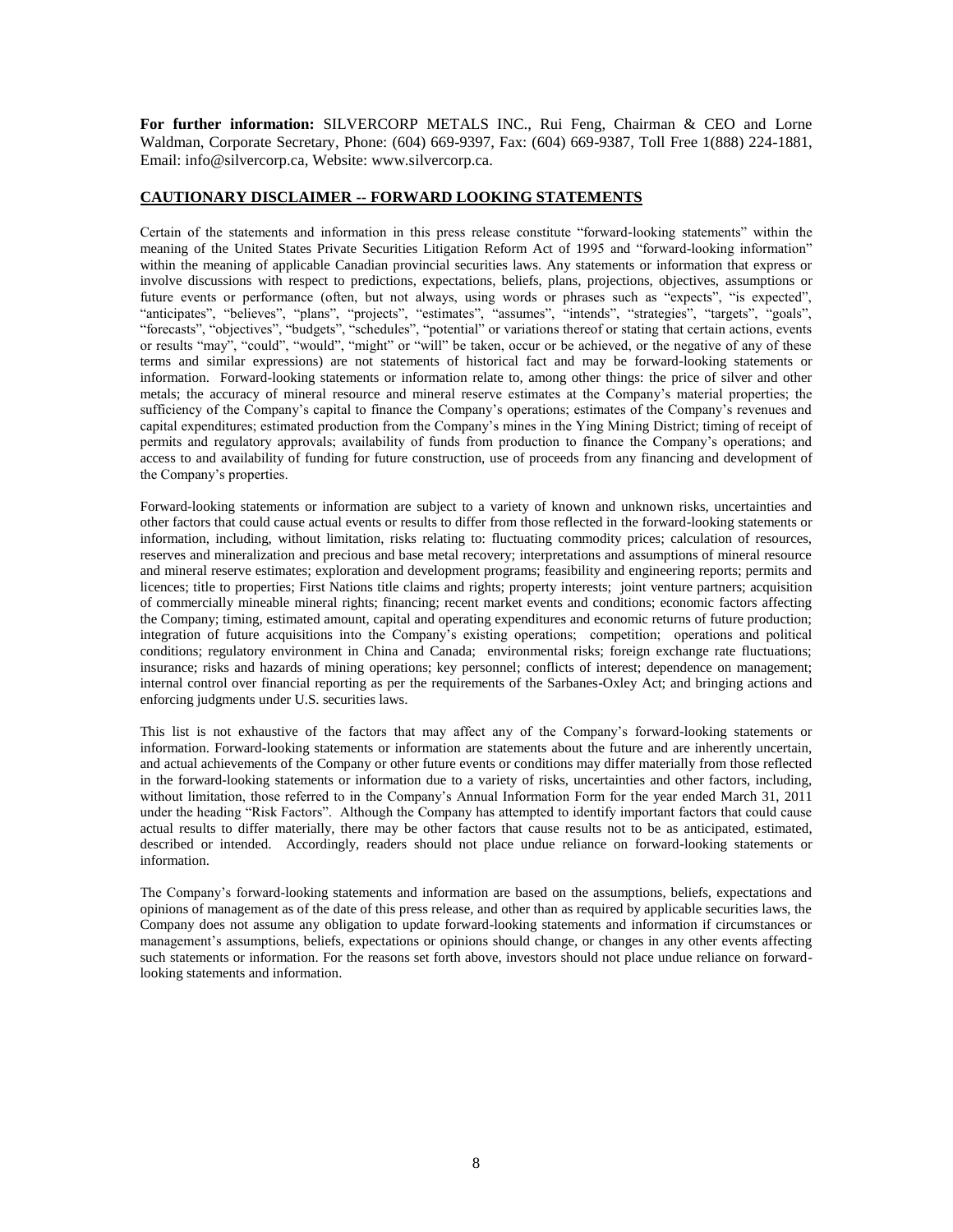## **Unaudited Condensed Consolidated Balance Sheets**

*(Expressed in thousands of U.S. dollars)*

|                                                                | December 31, 2011 | March 31, 2011 | April 1, 2010 |
|----------------------------------------------------------------|-------------------|----------------|---------------|
| <b>ASSETS</b>                                                  |                   |                |               |
| <b>Current Assets</b>                                          |                   |                |               |
| Cash and cash equivalents                                      | \$<br>121,134     | \$<br>147.224  | \$<br>50.618  |
| Short-term investments                                         | 47,649            | 59,037         | 43,773        |
| Trade and other receivables                                    | 9,107             | 1,051          | 510           |
| Inventories                                                    | 7,173             | 3,895          | 3,175         |
| Due from related parties                                       | 634               | 203            | 138           |
| Prepaids and deposits                                          | 3,532             | 2,743          | 1,964         |
|                                                                | 189,229           | 214,153        | 100,178       |
| <b>Non-current Assets</b>                                      |                   |                |               |
| Long term prepaids and deposits                                | 3,306             | 893            | 583           |
| Investment in an associate                                     | 15,075            | 15,822         | 6,103         |
| Other investments                                              | 45,544            | 46,286         | 9,003         |
| Plant and equipment                                            | 66,235            | 36,516         | 29,011        |
| Mineral rights and properties                                  | 247,143           | 191,799        | 114,261       |
| Deferred income tax assets                                     | 492               | 1,146          | 1,315         |
| <b>TOTAL ASSETS</b>                                            | \$<br>567,024     | \$<br>506,615  | \$<br>260,454 |
| <b>LIABILITIES AND EQUITY</b>                                  |                   |                |               |
| <b>Current Liabilities</b>                                     |                   |                |               |
| Accounts payable and accrued liabilities                       | \$<br>25,125      | \$<br>12,770   | \$<br>7,504   |
| Deposits received                                              | 3,695             | 13,278         | 6,737         |
| Bank loan                                                      |                   |                | 1,465         |
| Current portion of environmental rehabilitation                |                   | 323            | 292           |
| Dividends payable                                              | 4,194             | 3,600          | 3.238         |
| Income tax payable                                             | 13,290            | 3,047          | 1,658         |
| Due to a related party                                         |                   | 3,447          |               |
|                                                                | 46,304            | 36,465         | 20,894        |
| <b>Non-current Liabilities</b>                                 |                   |                |               |
| Deferred income tax liabilities                                | 18,171            | 13,564         |               |
| Environmental rehabilitation                                   | 3,431             | 2,909          | 2,357         |
| <b>Total Liabilities</b>                                       | 67,906            | 52,938         | 23,251        |
| <b>Equity</b>                                                  |                   |                |               |
| Share capital                                                  | 232,198           | 266,081        | 145,722       |
| Contributed surplus                                            | 5,016             | 3,131          | 4,620         |
| Reserves                                                       | 24,717            | 24,717         | 24,717        |
| Accumulated other comprehensive income                         | 24,918            | 19,362         | 319           |
| Retained earnings                                              | 140,151           | 87,326         | 33,099        |
| Total equity attributable to the equity holders of the Company | 427,000           | 400,617        | 208,477       |
| Non-controlling interests                                      | 72,118            | 53,060         | 28,726        |
| <b>Total Equity</b>                                            | 499,118           | 453,677        | 237,203       |
| <b>TOTAL LIABILITIES AND EQUITY</b>                            | \$<br>567,024     | \$<br>506,615  | \$<br>260.454 |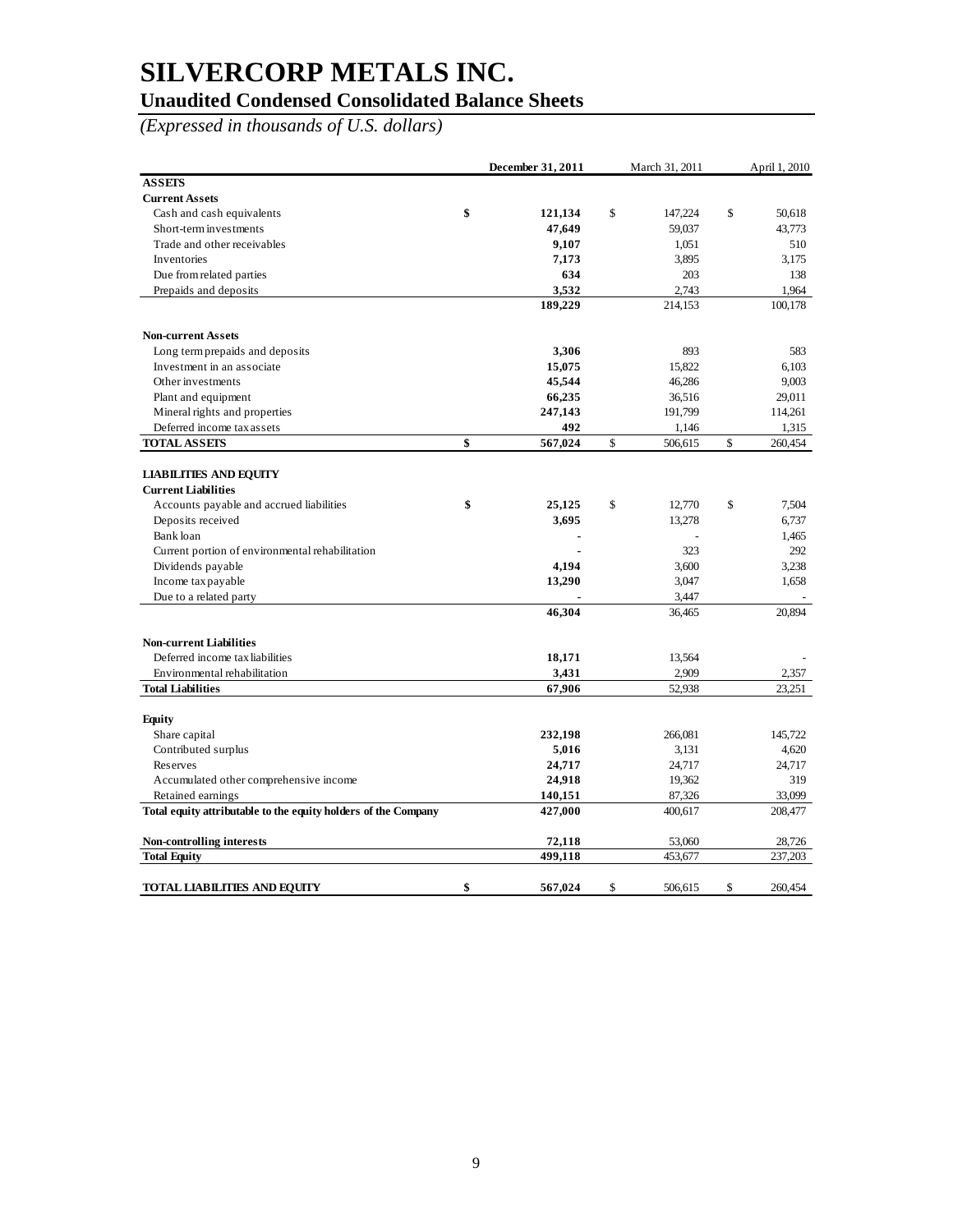## **Unaudited Condensed Consolidated Statements of Income**

*(Expressed in thousands of U.S. dollars, except for per share figures)*

|                                                                      | Three Months Ended December 31, |             |                    |             | Nine Months Ended December 31, |             |                    |             |
|----------------------------------------------------------------------|---------------------------------|-------------|--------------------|-------------|--------------------------------|-------------|--------------------|-------------|
|                                                                      |                                 | 2011        |                    | 2010        |                                | 2011        |                    | 2010        |
| <b>Sales</b>                                                         | \$                              | 61.876      | <sup>\$</sup>      | 51,838      | \$                             | 193,650 \$  |                    | 124,905     |
| Cost of sales                                                        |                                 | 18,326      |                    | 11,779      |                                | 46.820      |                    | 31,712      |
| Gross profit                                                         |                                 | 43,550      |                    | 40,059      |                                | 146,830     |                    | 93,193      |
| General and administrative                                           |                                 | 7,634       |                    | 4.171       |                                | 22,212      |                    | 12,717      |
| General exploration and property investigation                       |                                 | 449         |                    | 58          |                                | 3,450       |                    | 2,493       |
| Foreign exchange loss (gain)                                         |                                 | 451         |                    | 1,362       |                                | (309)       |                    | 1,059       |
| Loss (gain) on disposal of plant and equipment                       |                                 | (5)         |                    | 201         |                                | 248         |                    | 650         |
| Gain on disposal of mineral rights and properties                    |                                 |             |                    |             |                                |             |                    | (537)       |
| Income from operations                                               |                                 | 35,021      |                    | 34,267      |                                | 121,229     |                    | 76,811      |
| Share of gain (loss) in an associate                                 |                                 | (137)       |                    | 2,808       |                                | (45)        |                    | 4,568       |
| Gain (loss) on investments                                           |                                 | 1,543       |                    | 4,034       |                                | (286)       |                    | 4,111       |
| Other income                                                         |                                 | 1,316       |                    | 135         |                                | 1,617       |                    | 331         |
| Income before finance items and income taxes                         |                                 | 37,743      |                    | 41,244      |                                | 122,515     |                    | 85,821      |
| Finance income                                                       |                                 | 936         |                    | 394         |                                | 2,716       |                    | 985         |
| Finance costs                                                        |                                 | (22)        |                    | (52)        |                                | (68)        |                    | (162)       |
| Income before income taxes                                           |                                 | 38,657      |                    | 41,586      |                                | 125,163     |                    | 86,644      |
| Income tax expense                                                   |                                 | 11,631      |                    | 5,104       |                                | 37,991      |                    | 13,744      |
| Net income for the period                                            | \$                              | 27,026      | \$                 | 36,482      | \$                             | 87,172 \$   |                    | 72,900      |
| Attributable to:                                                     |                                 |             |                    |             |                                |             |                    |             |
| Equity holders of the Company                                        | \$                              | 20,025      | \$                 | 29,081      | \$                             | 64,138 \$   |                    | 55,636      |
| Non-controlling interests                                            |                                 | 7,001       |                    | 7,401       |                                | 23,034      |                    | 17,264      |
|                                                                      | \$                              | 27,026      | \$                 | 36,482      | \$                             | 87,172 \$   |                    | 72,900      |
| Earnings per share attributable to the equity holders of the Company |                                 |             |                    |             |                                |             |                    |             |
| <b>Basic earnings per share</b>                                      | \$                              | 0.12        | -S                 | 0.17        | \$                             | 0.37        | -\$                | 0.34        |
| Diluted earnings per share                                           | \$                              | 0.12        | $\mathbf{\hat{S}}$ | 0.17        | \$                             | 0.37        | $\mathbf{\hat{S}}$ | 0.34        |
| Weighted Average Number of Shares Outstanding - Basic                |                                 | 170,612,865 |                    | 166,965,680 |                                | 173,095,228 |                    | 165,541,533 |
| Weighted Average Number of Shares Outstanding - Diluted              |                                 | 171,279,402 |                    | 168,535,816 |                                | 173,851,015 |                    | 166,800,884 |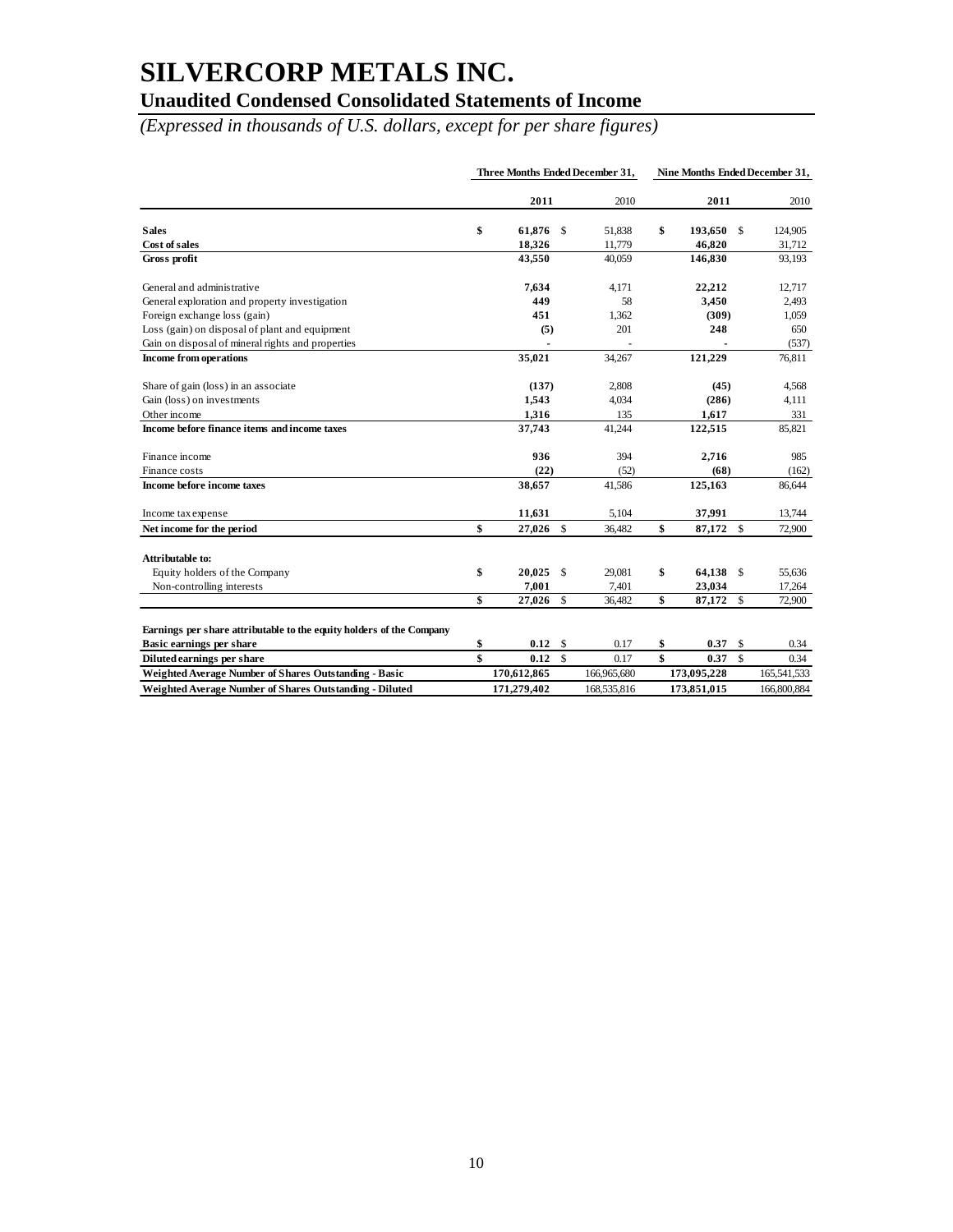## **Unaudited Condensed Consolidated Statements of Cash Flow**

*(Expressed in thousands of U.S. dollars)*

|                                                                | Three Months Ended December 31, |           |    | Nine Months Ended December 31, |           |  |
|----------------------------------------------------------------|---------------------------------|-----------|----|--------------------------------|-----------|--|
|                                                                | 2011                            | 2010      |    | 2011                           | 2010      |  |
| Cash provided by (used in)                                     |                                 |           |    |                                |           |  |
| <b>Operating activities</b>                                    |                                 |           |    |                                |           |  |
| Net income for the period                                      | \$<br>$27,026$ \$               | 36,482    | \$ | 87,172 \$                      | 72,900    |  |
| Add (deduct) items not affecting cash:                         |                                 |           |    |                                |           |  |
| Accretion of environmental rehabilitation                      | 24                              | 42        |    | 70                             | 122       |  |
| Depreciation, amortization and depletion                       | 4,065                           | 1,958     |    | 9,946                          | 5,295     |  |
| Share of loss (gain) in an associate                           | 137                             | (2,808)   |    | 45                             | (4,568)   |  |
| Deferred income tax expense (recovery)                         | (2,739)                         | (731)     |    | 2,768                          | 385       |  |
| Loss (gain) on investments                                     | (1,543)                         | (4,034)   |    | 286                            | (4,111)   |  |
| Loss (gain) on disposal of plant and equipment                 | (5)                             | 201       |    | 248                            | 650       |  |
| Gain on disposal of mineral rights and properties              |                                 |           |    |                                | (537)     |  |
| Stock-based compensation                                       | 767                             | 578       |    | 2,386                          | 1,809     |  |
| Changes in non-cash operating working capital                  | 3,835                           | 468       |    | (2,240)                        | (1,966)   |  |
| Net cash provided by operating activities                      | 31,567                          | 32,156    |    | 100,681                        | 69,979    |  |
| <b>Investing activities</b>                                    |                                 |           |    |                                |           |  |
| Mineral rights and properties                                  |                                 |           |    |                                |           |  |
| Acquisition and capital expenditures                           | (17,761)                        | (8,460)   |    | (31, 462)                      | (20, 378) |  |
| Proceeds on disposals                                          |                                 |           |    |                                | 537       |  |
| Plant and equipment                                            |                                 |           |    |                                |           |  |
| Acquisition                                                    | (9,251)                         | (2,803)   |    | (19, 401)                      | (6,210)   |  |
| Proceeds on disposals                                          |                                 |           |    |                                | 1         |  |
| Other investments                                              |                                 |           |    |                                |           |  |
| Acquisition                                                    |                                 | (8,319)   |    | (1,020)                        | (10, 338) |  |
| Proceeds on disposals                                          |                                 | 1,113     |    |                                | 1,113     |  |
| Net redemptions of short-term investments                      | 5,639                           | 16,900    |    | 13,459                         | 17,109    |  |
| Acquisition of Zhongxing/Chuanxin (net of cash acquired, \$20) | (1,144)                         |           |    | (4, 547)                       |           |  |
| Acquisition of SX Gold (net of cash acquired, \$554)           | (11, 112)                       |           |    | (11, 112)                      |           |  |
| Payment of debts assumed from acquisitions                     | (16,095)                        | $\sim$    |    | (16,095)                       |           |  |
| Prepayments to acquire mineral property, plant and equipment   | 18,342                          | (955)     |    | (2,753)                        | (2,187)   |  |
| Net cash used in investing activities                          | (31, 382)                       | (2,524)   |    | (72, 931)                      | (20, 353) |  |
| <b>Financing activities</b>                                    |                                 |           |    |                                |           |  |
| Net repayment from (advance to) related parties                | 8,275                           | 8         |    | (4,015)                        | 313       |  |
| Bank loan                                                      |                                 |           |    |                                |           |  |
| Repayments                                                     |                                 |           |    |                                | (1,473)   |  |
| Non-controlling interests                                      |                                 |           |    |                                |           |  |
| Contribution                                                   | 361                             |           |    | 5,519                          |           |  |
| Distribution                                                   | (13, 804)                       | (10, 582) |    | (13, 804)                      | (10, 582) |  |
| Cash dividends distributed                                     | (3,381)                         | (3,233)   |    | (10,686)                       | (9,607)   |  |
| Capital stock                                                  |                                 |           |    |                                |           |  |
| Proceeds from issuance of common shares                        | 45                              | 111,934   |    | 996                            | 113,951   |  |
| Normal course issuer bid                                       |                                 |           |    | (35,380)                       |           |  |
| Net cash provided by (used in) financing activities            | (8,504)                         | 98,127    |    | (57,370)                       | 92,602    |  |
|                                                                |                                 |           |    |                                |           |  |
| Effect of exchange rate changes on cash and cash equivalents   | 5,410                           | 2,406     |    | 3,530                          | 3,582     |  |
| Increase (decrease) in cash and cash equivalents               | (2,909)                         | 130,165   |    | (26,090)                       | 145,810   |  |
| Cash and cash equivalents, beginning of the period             | 124,043                         | 66,263    |    | 147,224                        | 50,618    |  |
| Cash and cash equivalents, end of the period                   | \$<br>$121,134$ \$              | 196,428   | \$ | $121,134$ \$                   | 196,428   |  |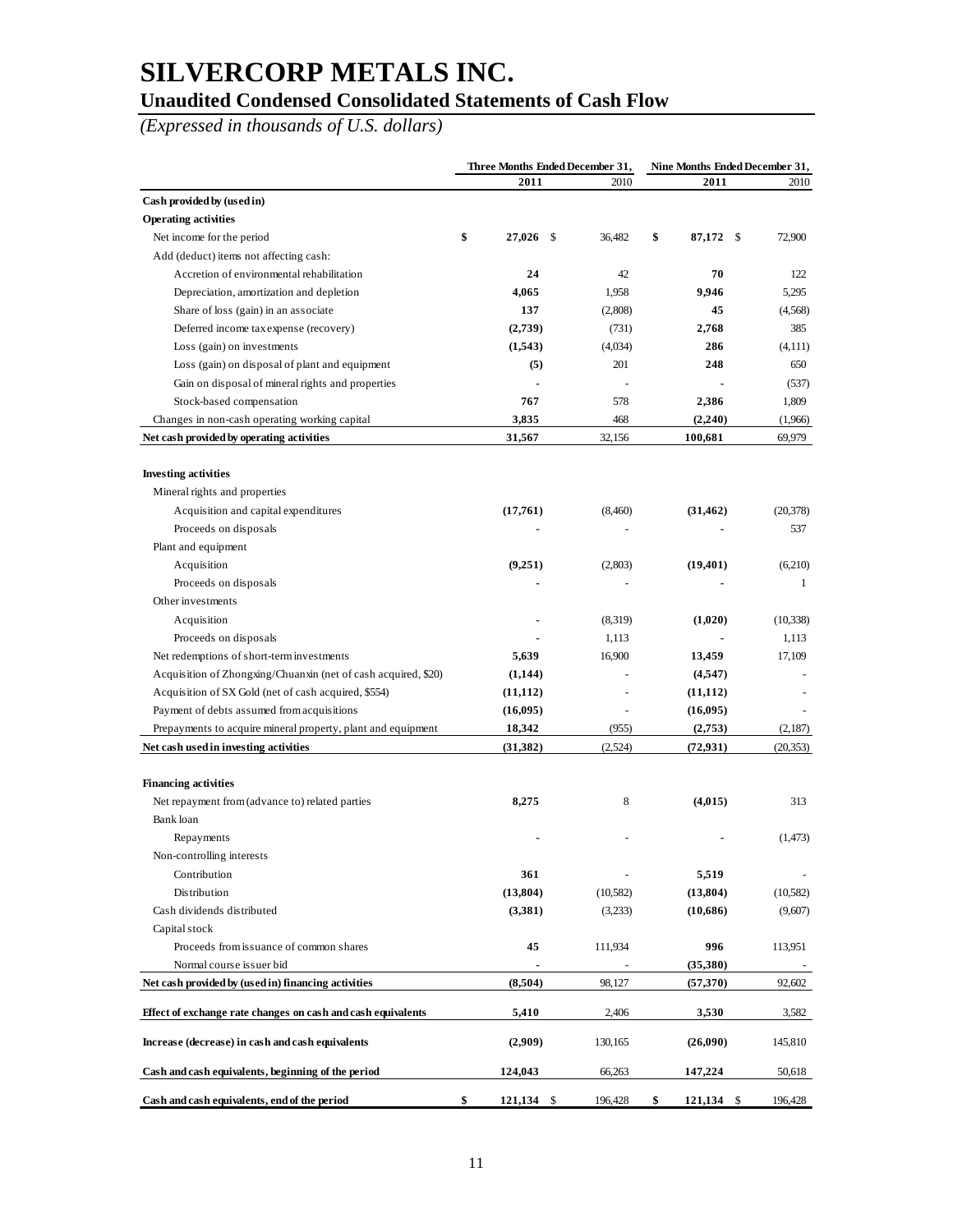## **Mining Data**

| Q3 Fiscal 2012                                                    | Three months ended December 31, 2011 |             |                          |                          |                |              |
|-------------------------------------------------------------------|--------------------------------------|-------------|--------------------------|--------------------------|----------------|--------------|
|                                                                   |                                      | YING HPG&LM | <b>TLP</b>               | XB G                     | <b>BYP</b>     | <b>Total</b> |
| <b>Production Data</b>                                            |                                      |             |                          |                          |                |              |
| <b>Mine Data</b>                                                  |                                      |             |                          |                          |                |              |
| Ore Mined (tonne)                                                 |                                      |             |                          |                          |                |              |
| Direct Smelting Ore (tonne)                                       | 4,114                                | 31          | 6                        |                          |                | 4,151        |
| <b>Stockpiled Ore (tonne)</b>                                     | 71,596                               | 19,750      | 78,580                   |                          | 41,197         | 211,123      |
|                                                                   | 75,710                               | 19,781      | 78,586                   | $\blacksquare$           | 41,197         | 215,274      |
| <b>Run of Mine Ore (tonne)</b>                                    |                                      |             |                          |                          |                |              |
| Direct Smelting Ore (tonne)                                       | 4,114                                | 31          | 6                        |                          |                | 4,151        |
| Ore Milled (tonne)                                                | 72,288                               | 20,151      | 78,804                   | 11,667                   | 32,408         | 215,318      |
|                                                                   | 76,402                               | 20,182      | 78,810                   | 11,667                   | 32,408         | 219,469      |
| Mining cost per tonne of ore mined $(\$)$                         | 74.57                                | 88.60       | 61.43                    |                          | 40.27          | 64.50        |
| Cash mining cost per tonne of ore mined $(\$)$                    | 53.01                                | 76.08       | 53.64                    | $\blacksquare$           | 19.36          | 48.92        |
| Non cash mining cost per tonne of ore mined (\$)                  | 21.56                                | 12.52       | 7.78                     | $\blacksquare$           | 20.91          | 15.58        |
| Unit shipping $costs(\$)$                                         | 3.77                                 | 3.52        | 3.80                     |                          | $\overline{a}$ | 3.04         |
| Milling cost per tonne of ore milled (\$)                         | 15.48                                | 18.25       | 16.85                    | 29.65                    | 13.21          | 16.64        |
| Cash milling cost per tonne of ore milled (\$)                    | 13.92                                | 16.46       | 15.13                    | 26.86                    | 12.89          | 15.12        |
| Non cash milling cost per tonne of ore milled (\$)                | 1.55                                 | 1.79        | 1.72                     | 2.80                     | 0.32           | 1.52         |
| <b>Average Production Cost</b>                                    |                                      |             |                          |                          |                |              |
| Silver (\$ per ounce)                                             | 4.93                                 | 10.76       | 12.90                    | 22.25                    |                | 7.44         |
| Gold (\$ per ounce)                                               | 225.93                               | 518.13      | $\overline{\phantom{a}}$ | 1,392.07                 | 943.00         | 377.87       |
| Lead (\$ per pound)                                               | 0.16                                 | 0.35        | 0.42                     | 0.81                     |                | 0.24         |
| Zinc (\$ per pound)                                               | 0.13                                 | 0.23        | 0.33                     | $\blacksquare$           |                | 0.19         |
| Total production cost per ounce of Silver (\$)                    | (5.66)                               | 3.55        | 6.81                     | 21.17                    |                | (2.58)       |
| Total cash cost per ounce of Silver (\$)                          | (7.46)                               | 1.64        | 4.09                     | 17.20                    |                | (4.56)       |
| Total production cost per ounce of Gold (\$)                      |                                      |             |                          |                          | 943.21         | 943.21       |
| Total cash cost per ounce of Gold (\$)                            |                                      |             |                          |                          | 547.26         | 547.26       |
| <b>Total Recovery of the Run of Mine Ore</b>                      |                                      |             |                          |                          |                |              |
| Silver $(\% )$                                                    | 94.6                                 | 90.2        | 90.5                     | 50.0                     |                | 93.3         |
| Gold $(\% )$                                                      |                                      |             |                          |                          | 91.2           | 91.2         |
| Lead $(\% )$                                                      | 98.0                                 | 93.5        | 92.1                     | 86.5                     |                | 96.4         |
| Zinc $(\% )$                                                      | 67.6                                 | 56.0        | 70.0                     |                          |                | 67.7         |
| <b>Head Grades of Run of Mine Ore</b>                             |                                      |             |                          |                          |                |              |
| Silver (gram/tonne)                                               | 464.0                                | 230.0       | 149.0                    | 35.0                     |                | 296.0        |
| Gold (gram/tonne)                                                 |                                      |             |                          |                          | 2.3            | 2.3          |
| Lead $(%$                                                         | 8.9                                  | 4.1         | 2.6                      | 2.0                      |                | 5.5          |
| Zinc $(\% )$                                                      | 2.4                                  | 0.5         | 0.7                      |                          |                | 1.4          |
| <b>Sales Data</b>                                                 |                                      |             |                          |                          |                |              |
| <b>Metal Sales</b>                                                |                                      |             |                          |                          |                |              |
| Silver (in thousands of ounce)                                    | 1,136                                | 135         | 271                      | 6                        |                | 1,548        |
| Gold (in thousands of ounce)                                      | 0.8                                  | 0.2         | $\blacksquare$           | 0.1                      | 1.8            | 2.9          |
| Lead (in thousands of pound)                                      | 15,171                               | 1,769       | 3,611                    | 444                      |                | 20,995       |
| Zinc (in thousands of pound)                                      | 2,753                                | 123         | 649                      | $\overline{\phantom{a}}$ |                | 3,525        |
| <b>Metal Sales</b>                                                |                                      |             |                          |                          |                |              |
| Silver (in thousands of \$)                                       | 28,562                               | 3,315       | 6,857                    | 121                      |                | 38,855       |
| Gold (in thousands of \$)                                         | 848                                  | 227         |                          | 155                      | 2,444          | 3,674        |
| Lead (in thousands of \$)                                         | 12,344                               | 1,431       | 2,944                    | 359                      |                | 17,078       |
| Zinc (in thousands of $\$$ )                                      | 1,780                                | 63          | 426                      |                          |                | 2,269        |
|                                                                   | 43,534                               | 5,036       | 10,227                   | 635                      | 2,444          | 61,876       |
| Average Selling Price, Net of Value Added Tax and Smelter Charges |                                      |             |                          |                          |                |              |
| Silver (\$ per ounce)                                             | 25.13                                | 24.62       | 25.29                    | 22.04                    |                | 25.10        |
| Gold (\$ per ounce)                                               | 1,152.56                             | 1,185.71    | $\blacksquare$           | 1,379.11                 | 1,328.11       | 1,275.83     |
| Lead (\$ per pound)                                               | 0.81                                 | 0.81        | 0.82                     | 0.81                     |                | 0.81         |
| Zinc $(\$$ per pound)                                             | 0.65                                 | 0.52        | 0.66                     | $\overline{\phantom{a}}$ |                | 0.64         |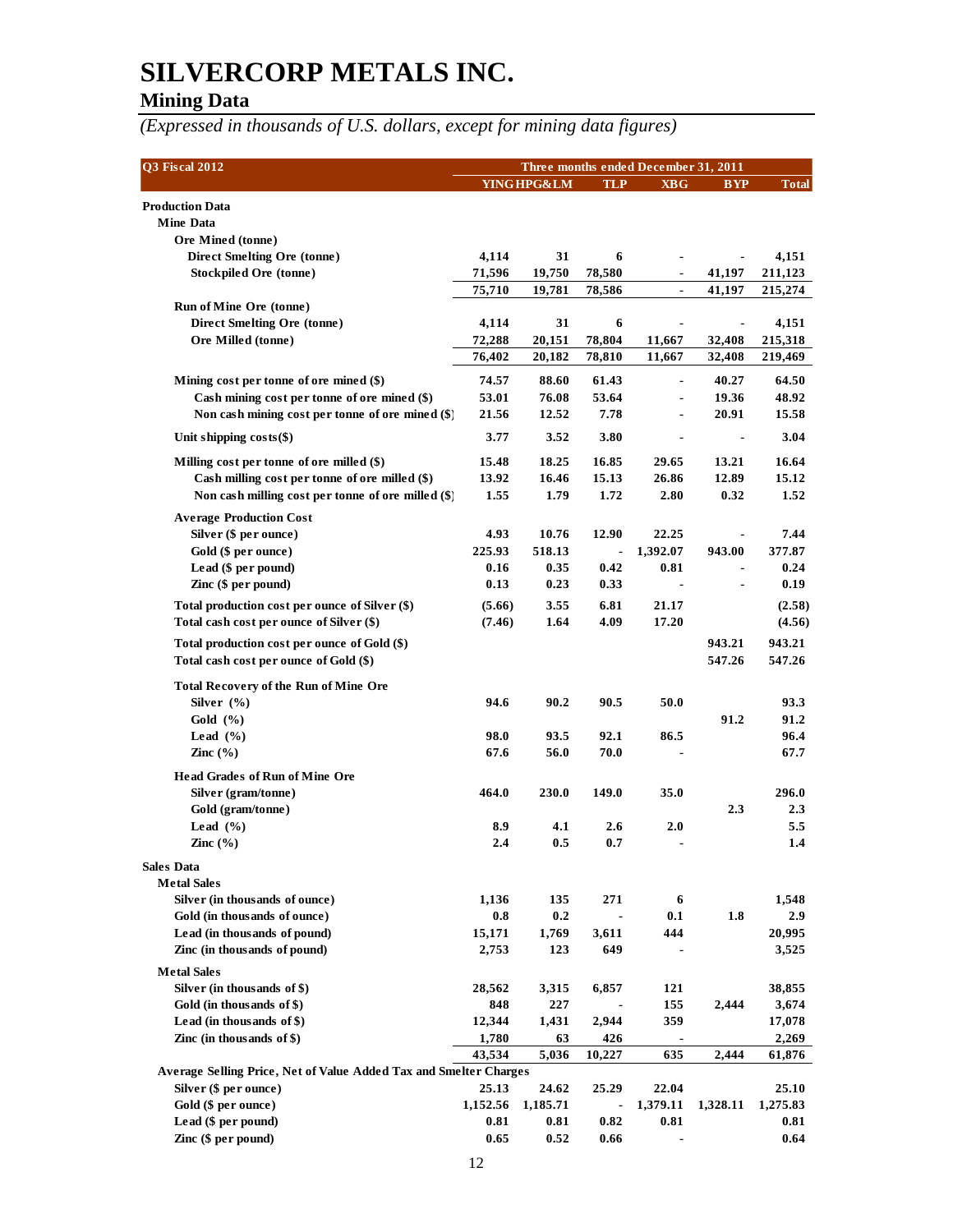## **Mining Data**

| <b>Q3 Fiscal 2011</b>                                                              | Three months ended December 31, 2010 |        |                          |              |  |  |  |
|------------------------------------------------------------------------------------|--------------------------------------|--------|--------------------------|--------------|--|--|--|
|                                                                                    | <b>YING</b>                          | HPG&LM | <b>TLP</b>               | <b>Total</b> |  |  |  |
| <b>Production Data</b>                                                             |                                      |        |                          |              |  |  |  |
| <b>Mine Data</b>                                                                   |                                      |        |                          |              |  |  |  |
| Ore Mined (tonne)                                                                  |                                      |        |                          |              |  |  |  |
| <b>Direct Smelting Ore (tonne)</b>                                                 | 3,640                                | 71     |                          | 3,711        |  |  |  |
| <b>Stockpiled Ore (tonne)</b>                                                      | 82,101                               | 22,216 | 59,184                   | 163,502      |  |  |  |
|                                                                                    | 85,741                               | 22,287 | 59,184                   | 167,213      |  |  |  |
| Run of Mine Ore (tonne)                                                            |                                      |        |                          |              |  |  |  |
| <b>Direct Smelting Ore (tonne)</b>                                                 | 3,640                                | 71     |                          | 3,711        |  |  |  |
| Ore Milled (tonne)                                                                 | 81,700                               | 19,644 | 56,473                   | 157,817      |  |  |  |
|                                                                                    | 85,340                               | 19,715 | 56,473                   | 161,528      |  |  |  |
|                                                                                    |                                      |        |                          |              |  |  |  |
| Mining cost per tonne of ore mined (\$)                                            | 64.12                                | 67.06  | 46.50                    | 58.28        |  |  |  |
| Cash mining cost per tonne of ore mined (\$)                                       | 49.85                                | 58.15  | 42.33                    | 48.30        |  |  |  |
| Non cash mining cost per tonne of ore mined (\$)                                   | 14.27                                | 8.91   | 4.17                     | 9.98         |  |  |  |
| Unit shipping $costs(\$)$                                                          | 3.59                                 | 3.02   | 3.26                     | 3.40         |  |  |  |
| Milling cost per tonne of ore milled (\$)                                          | 13.89                                | 13.21  | 13.56                    | 13.69        |  |  |  |
| Cash milling cost per tonne of ore milled (\$)                                     | 12.22                                | 11.81  | 12.06                    | 12.11        |  |  |  |
| Non cash milling cost per tonne of ore milled (\$)                                 | 1.67                                 | 1.40   | 1.50                     | 1.58         |  |  |  |
| <b>Average Production Cost</b>                                                     |                                      |        |                          |              |  |  |  |
| Silver $(§ per ounce)$                                                             | 3.37                                 | 8.48   | 10.74                    | 4.63         |  |  |  |
| $Gold$ (\$ per ounce)                                                              | 145.84                               | 407.64 | $\overline{\phantom{a}}$ | 211.60       |  |  |  |
| <b>Lead</b> ( $$per pound$ )                                                       | 0.15                                 | 0.36   | 0.47                     | 0.20         |  |  |  |
| <b>Zinc</b> $(\$ per pound)$                                                       | 0.12                                 | 0.29   | 0.37                     | 0.16         |  |  |  |
|                                                                                    |                                      |        |                          |              |  |  |  |
| Production Cost and Cash Cost Per Ounce of Silver, Adjusted for By-Product Credits |                                      |        |                          |              |  |  |  |
| Total production cost per ounce of Silver (\$)                                     | (7.67)                               | (2.13) | 3.96                     | (5.93)       |  |  |  |
| Total cash cost per ounce of Silver (\$)                                           | (8.76)                               | (3.90) | 2.37                     | (7.13)       |  |  |  |
| <b>Total Recovery of the Run of Mine Ore</b>                                       |                                      |        |                          |              |  |  |  |
| Silver $(%)$                                                                       | 92.9                                 | 92.7   | 85.9                     | 92.0         |  |  |  |
| <b>Lead</b> $(%$                                                                   | 96.6                                 | 95.4   | 88.4                     | 95.3         |  |  |  |
| Zinc $(\% )$                                                                       | 70.1                                 | 67.1   | 71.1                     | 70.1         |  |  |  |
| <b>Head Grades of Run of Mine Ore</b>                                              |                                      |        |                          |              |  |  |  |
| <b>Silver</b> (gram/tonne)                                                         | 499.0                                | 186.0  | 125.0                    | 330.0        |  |  |  |
| Lead $(%$                                                                          | 8.3                                  | 4.1    | 2.3                      | 5.7          |  |  |  |
| Zinc $(%)$                                                                         | 2.9                                  | 0.6    | 0.8                      | 1.8          |  |  |  |
| <b>Sales Data</b>                                                                  |                                      |        |                          |              |  |  |  |
| <b>Metal Sales</b>                                                                 |                                      |        |                          |              |  |  |  |
| <b>Silver</b> (in thousands of ounce)                                              | 1,241                                | 105    | 177                      | 1,523        |  |  |  |
| <b>Gold</b> (in thousands of ounce)                                                | 0.4                                  | 0.4    | 0.0                      | 0.8          |  |  |  |
| Lead (in thousands of pound)                                                       | 14,862                               | 1,618  | 2,314                    | 18,795       |  |  |  |
| <b>Zinc</b> (in thousands of pound)                                                | 3,954                                | 167    | 671                      | 4,791        |  |  |  |
| <b>Metal Sales</b>                                                                 |                                      |        |                          |              |  |  |  |
| Silver $(\$)$                                                                      | 25,248                               | 2,142  | 3,610                    | 31,000       |  |  |  |
| $\text{Gold}\,(\text{\$})$                                                         | 392                                  | 359    | $\mathbf{1}$             | 752          |  |  |  |
| Lead $(\$)$                                                                        | 13,263                               | 1,418  | 2,071                    | 16,752       |  |  |  |
| Zinc $(\$)$                                                                        | 2,750                                | 117    | 467                      | 3,334        |  |  |  |
|                                                                                    | 41,653                               | 4,036  | 6,149                    | 51,838       |  |  |  |
| Average Selling Price, Net of Value Added Tax and Smelter Charges                  |                                      |        |                          |              |  |  |  |
| <b>Silver</b> ( $$ per ounce$ )                                                    | 20.34                                | 20.49  | 20.39                    | 20.36        |  |  |  |
| Gold(S per ounce)                                                                  | 881.35                               | 985.07 |                          | 946.61       |  |  |  |
| <b>Lead</b> ( $$per pound$ )                                                       | 0.89                                 | 0.88   | 0.89                     | 0.89         |  |  |  |
| <b>Zinc</b> $(S \text{ per pound})$                                                | 0.70                                 | 0.70   | 0.70                     | 0.70         |  |  |  |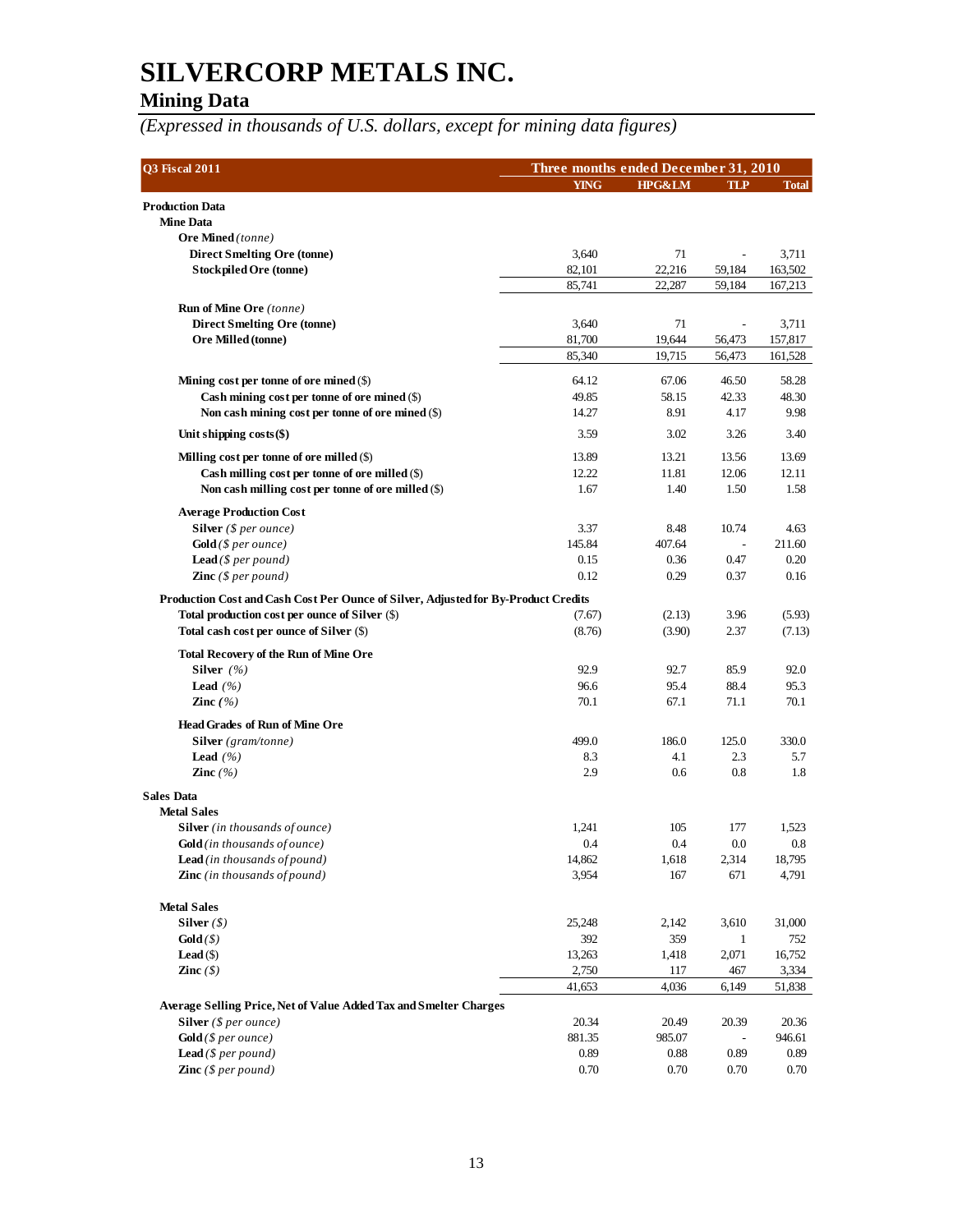## **Mining Data**

| <b>YTD Q3 Fiscal 2012</b>                                         | Nine months ended December 31, 2011 |                  |                    |                          |                |              |
|-------------------------------------------------------------------|-------------------------------------|------------------|--------------------|--------------------------|----------------|--------------|
|                                                                   | <b>YING</b>                         | HPG&LM           | <b>TLP</b>         | <b>XBG</b>               | <b>BYP</b>     | <b>Total</b> |
| <b>Production Data</b>                                            |                                     |                  |                    |                          |                |              |
| <b>Mine Data</b>                                                  |                                     |                  |                    |                          |                |              |
| Ore Mined (tonne)                                                 |                                     |                  |                    |                          |                |              |
| Direct Smelting Ore (tonne)                                       | 9,639                               | 147              | 52                 |                          |                | 9,838        |
| <b>Stockpiled Ore (tonne)</b>                                     | 219,571                             | 74,349           | 223,067            | $\blacksquare$           | 74,863         | 591,850      |
|                                                                   | 229,210                             | 74,496           | 223,119            | $\blacksquare$           | 74,863         | 601,688      |
| <b>Run of Mine Ore (tonne)</b>                                    |                                     |                  |                    |                          |                |              |
| Direct Smelting Ore (tonne)                                       | 9,639                               | 147              | 52                 |                          | ×,             | 9,838        |
| Ore Milled (tonne)                                                | 221,055<br>230,694                  | 73,811<br>73,958 | 225,781<br>225,833 | 11,667<br>11,667         | 60,185         | 592,499      |
|                                                                   |                                     |                  |                    |                          | 60,185         | 602,337      |
| Mining cost per tonne of ore mined $(\$)$                         | 67.69                               | 72.68            | 53.59              | $\blacksquare$           | 36.87          | 59.24        |
| Cash mining cost per tonne of ore mined (\$)                      | 49.68                               | 61.37            | 46.64              | $\blacksquare$           | 16.26          | 45.84        |
| Non cash mining cost per tonne of ore mined (\$)                  | 18.01                               | 11.31            | 6.95               | $\blacksquare$           | 20.61          | 13.40        |
| Unit shipping $costs(\text{$})$                                   | 3.92                                | 3.53             | 3.73               | $\blacksquare$           | $\blacksquare$ | 3.31         |
| Milling cost per tonne of ore milled $(\$)$                       | 14.86                               | 15.15            | 15.13              | 29.65                    | 14.06          | 15.20        |
| Cash milling cost per tonne of ore milled (\$)                    | 13.26                               | 13.62            | 13.55              | 26.86                    | 13.56          | 13.70        |
| Non cash milling cost per tonne of ore milled (\$)                | 1.60                                | 1.53             | 1.59               | 2.80                     | 0.50           | 1.50         |
| <b>Average Production Cost</b>                                    |                                     |                  |                    |                          |                |              |
| Silver (\$ per ounce)                                             | 4.59                                | 9.78             | 12.54              | 22.25                    |                | 6.88         |
| Gold (\$ per ounce)                                               | 181.81                              | 405.72           |                    | 1,392.07                 | 708.55         | 303.13       |
| Lead (\$ per pound)                                               | 0.14                                | 0.29             | 0.37               | 0.81                     |                | 0.20         |
| Zinc (\$ per pound)                                               | 0.11                                | 0.20             | 0.36               | $\blacksquare$           |                | 0.16         |
| Total production cost per ounce of Silver $(\$)$                  | (6.64)                              | 2.21             | 5.21               | 21.33                    |                | (3.49)       |
| Total cash cost per ounce of Silver (\$)                          | (8.15)                              | 0.49             | 2.50               | 17.27                    |                | (5.25)       |
| Total production cost per ounce of Gold (\$)                      |                                     |                  |                    |                          | 708.44         | 708.44       |
| Total cash cost per ounce of Gold (\$)                            |                                     |                  |                    |                          | 399.49         | 399.49       |
| <b>Total Recovery of the Run of Mine Ore</b>                      |                                     |                  |                    |                          |                |              |
| Silver $(\% )$                                                    | 93.9                                | 91.6             | 89.9               | 50.0                     |                | 92.8         |
| Gold $(\% )$                                                      |                                     |                  |                    |                          | 92.2           | 92.2         |
| Lead $(\% )$                                                      | 97.5                                | 93.5             | 91.3               | 86.5                     |                | 95.9         |
| Zinc $(\% )$                                                      | 69.0                                | 57.2             | 71.1               | $\overline{\phantom{a}}$ |                | 68.9         |
| <b>Head Grades of Run of Mine Ore</b>                             |                                     |                  |                    |                          |                |              |
| Silver (gram/tonne)                                               | 449.0                               | 228.0            | 147.0              | 35.0                     |                | 290.0        |
| Gold (gram/tonne)                                                 |                                     |                  |                    |                          | 2.5            | 2.5          |
| Lead $(\% )$                                                      | 8.4                                 | 3.6              | 2.5                | 2.0                      |                | 5.2          |
| Zinc $(\% )$                                                      | 2.3                                 | 0.5              | 0.7                |                          |                | 1.4          |
| <b>Sales Data</b>                                                 |                                     |                  |                    |                          |                |              |
| <b>Metal Sales</b>                                                |                                     |                  |                    |                          |                |              |
| Silver (in thousands of ounce)                                    | 3,203                               | 482              | 827                | 6                        |                | 4,518        |
| Gold (in thousands of ounce)                                      | 1.8                                 | 0.9              |                    | 0.1                      | 4.0            | 6.8          |
| Lead (in thousands of pound)                                      | 41,445                              | 5,311            | 10,935             | 444                      |                | 58,135       |
| Zinc (in thousands of pound)                                      | 8,653                               | 443              | 1,762              |                          |                | 10,858       |
| <b>Metal Sales</b>                                                |                                     |                  |                    |                          |                |              |
| Silver (in thousands of $\$$ )                                    | 91,164                              | 13,579           | 23,724             | 121                      |                | 128,588      |
| Gold (in thousands of \$)                                         | 2,074                               | 924              |                    | 155                      | 5,353          | 8,506        |
| Lead (in thousands of $\$$ )                                      | 35,112                              | 4,407            | 9,279              | 359                      |                | 49,157       |
| Zinc (in thousands of $\$$ )                                      | 5,672                               | 255              | 1,472              |                          |                | 7,399        |
|                                                                   | 134,022                             | 19,165           | 34,475             | 635                      | 5,353          | 193,650      |
| Average Selling Price, Net of Value Added Tax and Smelter Charges |                                     |                  |                    |                          |                |              |
| Silver (\$ per ounce)                                             | 28.46                               | 28.17            | 28.70              | 22.04                    |                | 28.46        |
| Gold (\$ per ounce)                                               | 1,127.91                            | 1,168.90         | ۰                  | 1,379.11                 | 1,324.09       | 1,253.75     |
| Lead (\$ per pound)                                               | 0.85                                | 0.83             | 0.85               | 0.81                     |                | 0.85         |
| Zinc (\$ per pound)                                               | 0.66                                | 0.57             | 0.84               |                          |                | 0.68         |